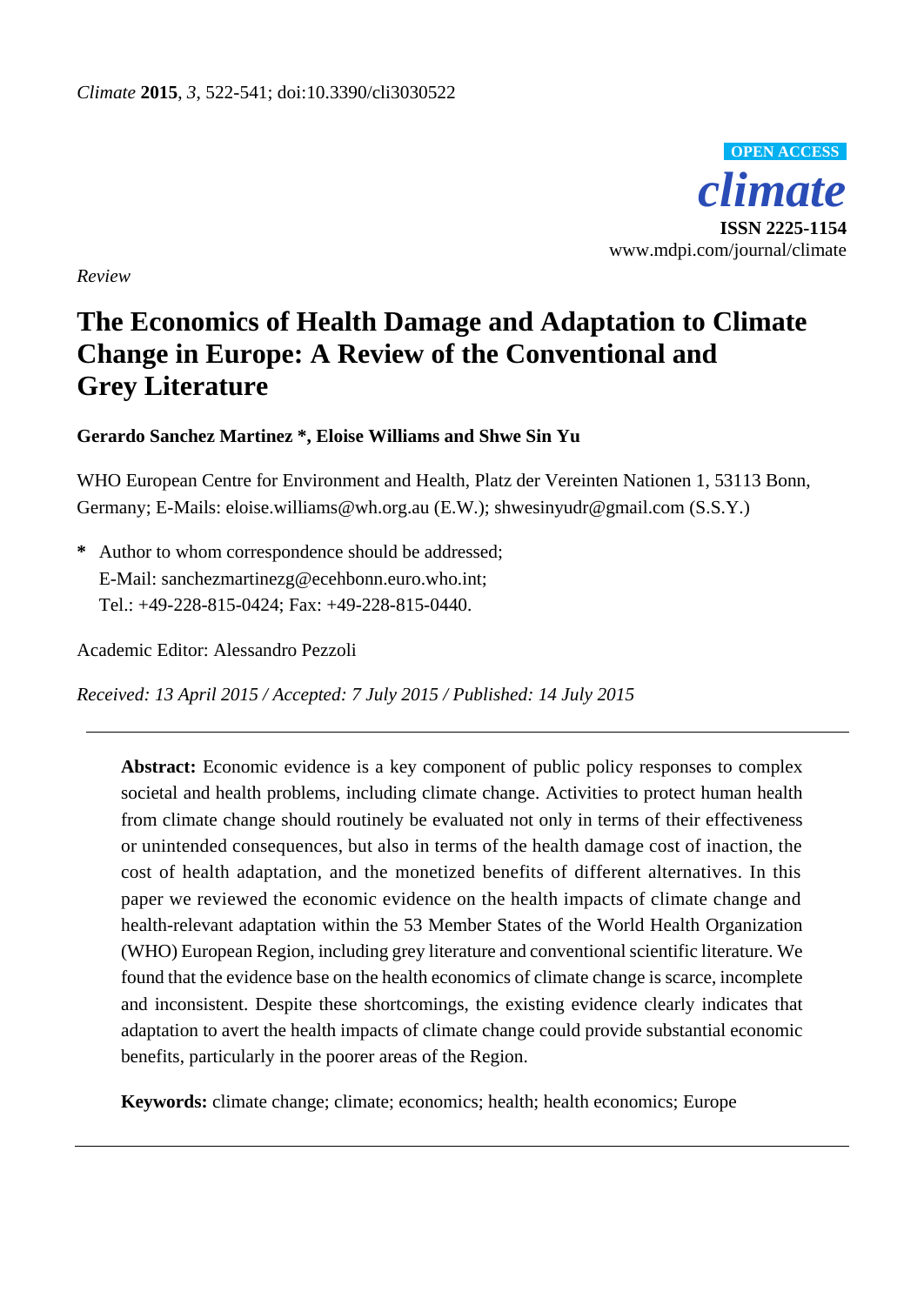## **1. Introduction**

### *Climate Change Impacts on Health in Europe*

Human health is sensitive to shifts in weather patterns and other climatic variability. While this association has long been known and studied by scientists, anthropogenic climate change has added a new dimension in terms of the magnitude and urgency of action. Climate change has already affected human health over the last decades, directly by changing weather patterns (temperature, precipitation, rising sea levels and more frequent extreme events); indirectly by disrupting basic determinants of health like safe drinking-water, clean air and food security and quality; and also by shifting patterns of disease vectors and other factors involved in disease transmission [1,2]. In Europe (understood in this paper as the 53 countries comprising the WHO European Region) the categories of health-relevant climate exposures that are most likely to affect this region under climate change are [1,2]: (1) Extreme temperatures; (2) Vector-borne diseases (VBDs); (3) Floods; (4) Food-borne and water-borne infections; (5) Poor air quality; and (6) Heavily human-mediated outcomes like mental health and occupational health issues.

Besides their inherent human cost, ill health and premature mortality represent significant economic costs to society. The health impacts of climate change, if not averted, will thus add a component of economic stress and loss to society. Therefore, evidence-based planning of health protection under a changing climate requires an evaluation of the economic costs and welfare losses, monetized or unmonetized, and data on the distribution in time, space and society of the economic impacts analysed. However, data on losses and costs constitute only the starting point for evaluation and action. Policy-makers need enough information to appraise the magnitude and nature of the current and projected impacts of climate change and their implications for health and to prepare and implement a variety of responses to ensure optimal adaptation. Specifically, adaptation planners should have estimates of the costs of inaction, the costs of action (health adaptation) and the costs of residual damage where relevant. In addition, health benefits should routinely be accounted for when evaluating the value for money of activities that reduce greenhouse gas emissions (mitigation), since otherwise the evaluation of their investment worthiness would be systematically biased. However, the conceptual models and considerations of the evaluation of co-benefits from mitigation have been extensively reviewed elsewhere [3–6].

Based on these considerations, this paper aims at reviewing the evidence from commercially published and grey literature on the costs of health impacts of climate change in the WHO European Region, as well as on the costs and benefits of health adaptation policies and activities.

# **2. Methods**

## *2.1. Search Strategy*

To identify relevant articles regarding the economics of the health impacts of climate change and health-relevant adaptation in Europe, a systematic literature search was conducted using the Preferred Reporting Items for Systematic Reviews and Meta-analyses (PRISMA) methodology [7,8]. The PRISMA Statement was modified for use in this review: items pertaining to meta-analyses have been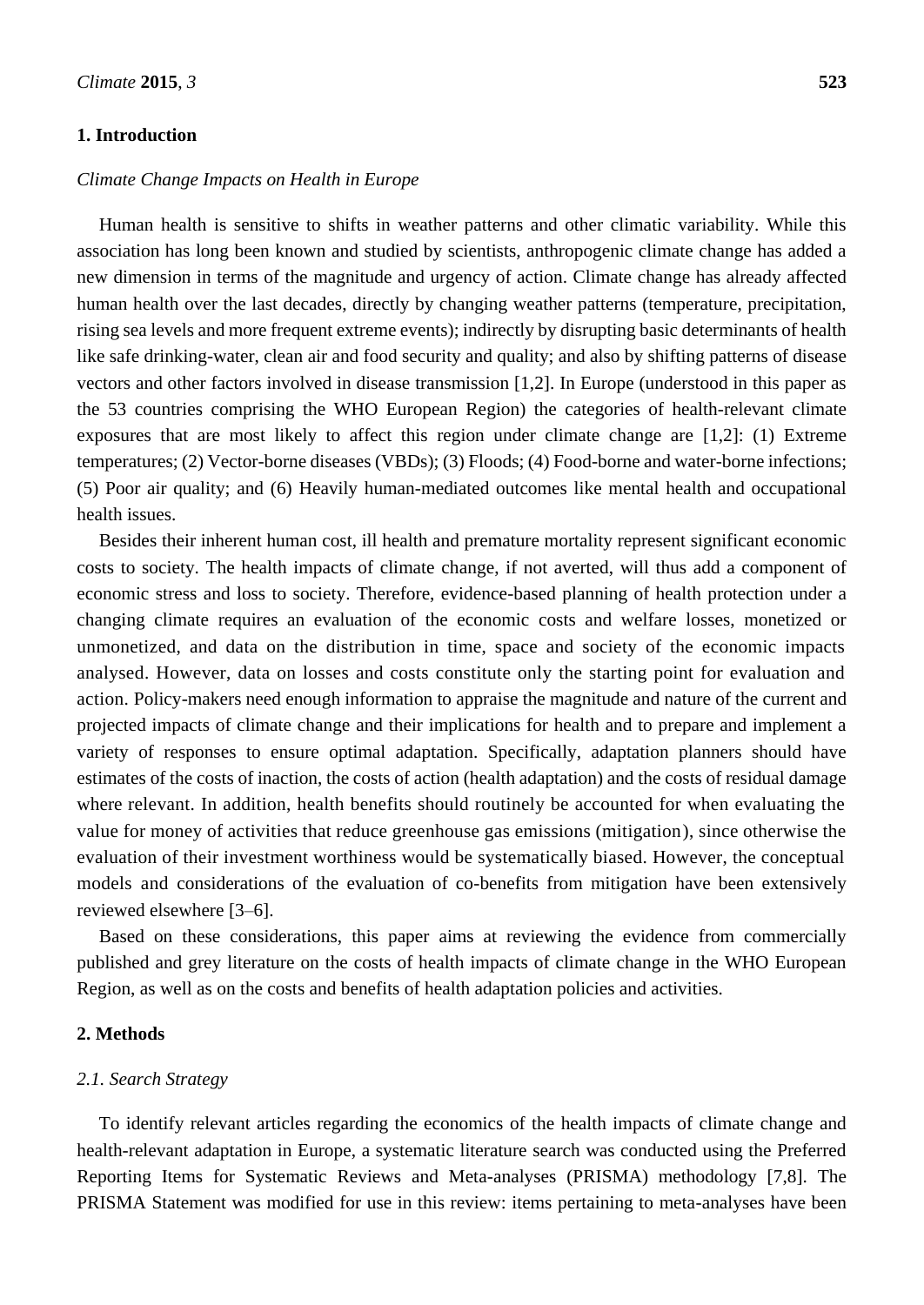excluded and assessment of risk of bias across studies has also been removed, as this point is of little relevance to health economic literature. The traditional methodologies based on a systematic search of peer-reviewed literature through scientific and technical databases were complemented in this review with grey literature and additional search strategies. References were searched from March to August 2014, with the last search run on 11 August 2014. The following search terms were used to search all sources: climate change, health, health economics, economic, health impacts, health damage, costs, damage costs, economic costs, health adaptation, public health adaptation, adaptation costs, adaptation savings, adaptation planning and adaptation benefits.

## *2.2. Eligibility Criteria and Study Selection*

Studies including economic analyses of the health impacts of climate change and health-relevant adaptation within the 53 Member States of the WHO European Region were considered. The review included studies in the English language that involved economic modelling of the impacts of climate change and climate on health and of health-relevant adaptation to climate change, both within and outside health services. Studies published between January 2004 and July 2014 were included. The review was limited to studies from the past decade to ensure relevance and accuracy of the data, given the rapid development of climate change science and expansion of interest in this field over the past decade. No publication status restrictions were imposed. We selected for analysis only studies that provided quantitative economic results on: (a) health impacts (monetized costs); (b) health-relevant adaptation (monetized costs and benefits) to climate change; and/or (c) relevant methodological contributions. A key methodological difference from previous reviews is the fact that we did not include studies that did not have an explicit climate change modelling component. For instance, we excluded studies on the economics of climate-sensitive health outcomes if they did not specify the additionality due to climate change. Initially, all titles and abstracts of the retrieved articles were screened by a single reviewer using pre-defined eligibility criteria, described above. If no abstract was available for the retrieved article, then the full text was reviewed. If there was any uncertainty regarding inclusion of the reference after reading the title and abstract or full text if abstract was unavailable, two independent reviewers checked the full text for fulfilment of the eligibility criteria. Disagreements between reviewers were resolved by consensus; if consensus was not reached, the final decision on inclusion was taken by the lead author.

## *2.3. Information Sources*

## 2.3.1. Scientific and Technical Journal Databases

Scientific and technical peer-reviewed books and articles were identified by searching the following electronic databases:

- PubMed (http://www.ncbi.nlm.nih.gov/pubmed),
- Ovid MEDLINE (http://ovidsp.ovid.com),
- Web of Science (http://www.webofknowledge.com),
- Scopus (http://www.scopus.com/home.url),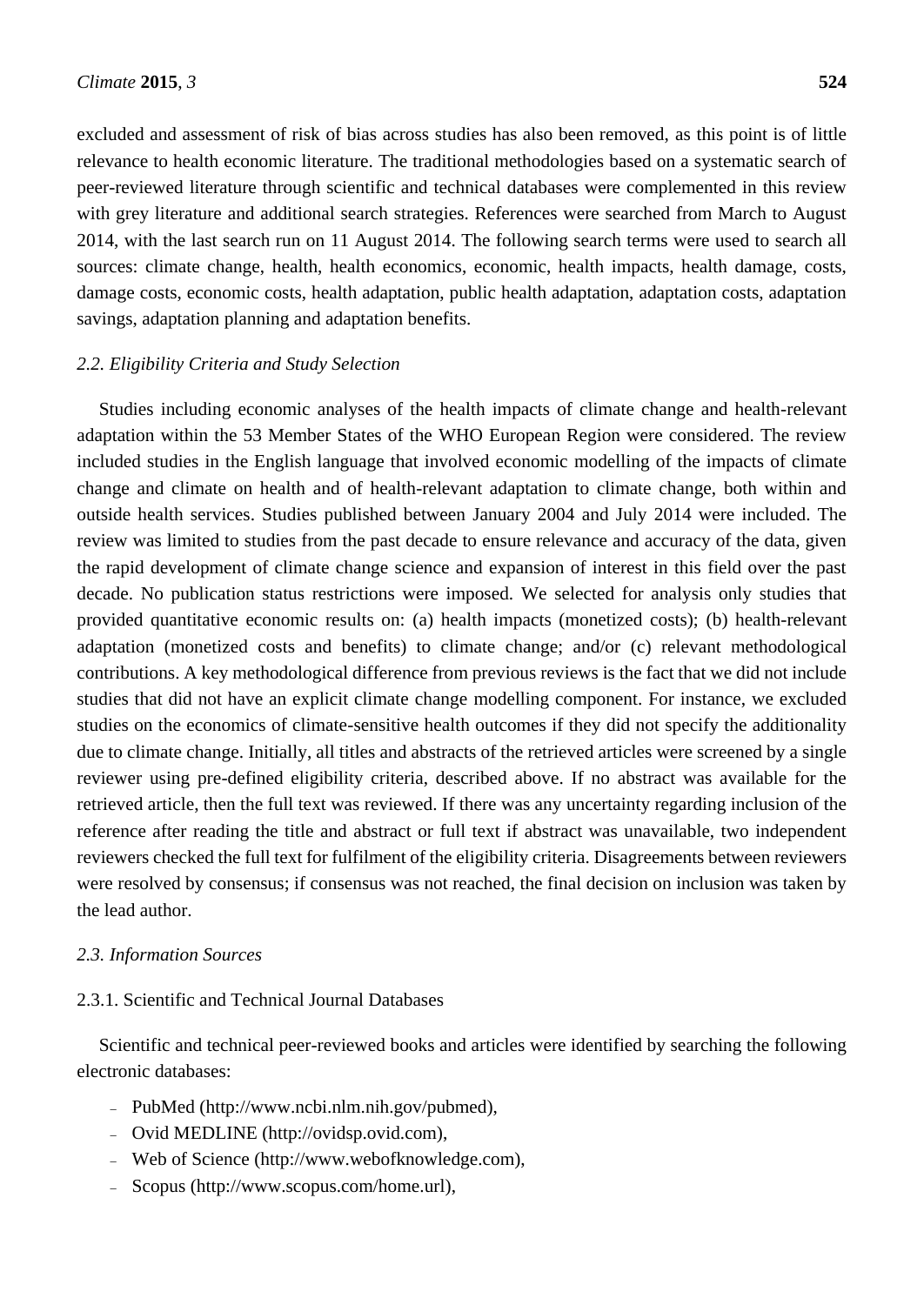- EconLit (http://www.ebscohost.com/academic/econlit), and
- RePEc IDEAS (http://ideas.repec.org).

#### 2.3.2. Grey Literature

Several definitions of "grey literature" exist. For operational purposes, we used the one proposed by Schöpfel [9] whereby "not being published by primary publishers" is the condition that defines grey literature, and not whether it has been peer-reviewed or not. Examples of grey literature include documents published by agencies of the United Nations (UN), multilateral development banks and other international organizations, conference proceedings, working papers, web objects, and statistics [10,11]. Relevant grey literature studies were identified through the following databases: (1) OpenGrey (http://www.opengrey.eu); and (2) the Grey Literature Report (http://www.greylit.org). Publicly available databases and publications of international and European organizations were also reviewed for relevant articles, including the World Bank, the UN, WHO, the Organization for Economic Co-operation and Development, the European Union (EU), the European Investment Bank, and the European Bank for Reconstruction and Development. In addition, we identified twelve related literature reviews through our original search of the conventional and grey literature. We performed a "backward snowballing" search [12] using these literature reviews. That is, we identified from these articles relevant citations which we then searched for in the mentioned databases. This "backward snowballing" search identified 982 studies, of which 91 were duplicates. Nine studies identified by this search were included in the final qualitative assessment. Of these literature reviews, six were excluded from the final analysis as they were not specifically related to the topic of this review.

# **3. Literature Review**

#### *3.1. Search Results*

After removing duplicates, a total of 4975 records were obtained through the combination of database searching and other sources (a combination of snowballing from other literature reviews and grey literature). Once those records were screened against the eligibility criteria described above, only 95 records remained eligible. From those, 26 had a geographical focus outside the WHO European Region, 33 studies addressed climate mitigation only, 3 did not ascertain the effect due to climate change, 2 had no original quantitative results, 1 had unclear methodology and 6 systematic reviews were not specifically related to the topic of this review and were thus discarded from further analysis. A total of 24 studies were included in the final qualitative assessment, 11 of which were peer-reviewed studies and 13 of which were grey literature reports; the flow diagram of this process is represented in Figure 1 below.

The studies collected through the search were categorized into the following categories:

- Studies on the cost of health damage of climate change;
- Studies on the cost, cost–effectiveness and/or benefits of health adaptation; and
- Studies reviewing the literature on the topic.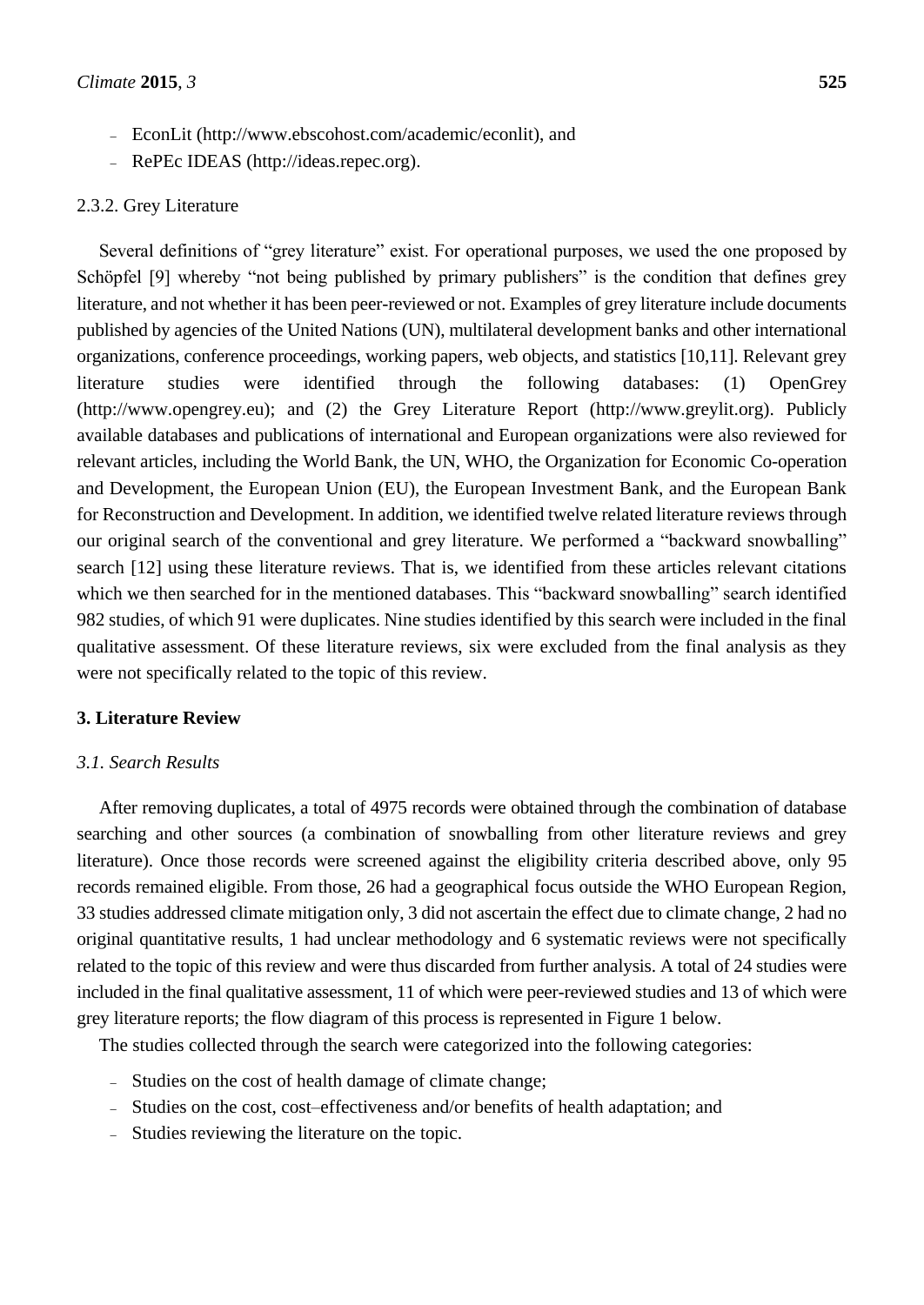

**Figure 1.** Flow diagram of the review, adapted from the PRISMA methodology [8]

The original studies, that is, the two first categories, are further categorized according to their methodological approach.

A methodological note is thus in order before synthesizing the results. The cost of health damage from climate change, and indeed any health economic impact, can be estimated in various ways. A key question to determine what approach to use is whether the health economic impact is to be measured on society as a whole or only on some part(s) of it (e.g., households) [13]. The latter frequently entails in the practice aggregating partial estimates of the cost of increased morbidity and its consequences, and of the cost of increased premature mortality risk. The economic valuation of mortality risk is extensively explored elsewhere [14,15] but for the purposes of our review it is worth noting that the choice of valuation technique and metric greatly affects the final estimates. For the estimation of the costs associated to morbidity, a commonly used approach is the "Cost of illness" (COI) which usually considers three categories of costs [16]: (1) direct costs, including health care costs and other costs directly caused by illness like the cost of a caregiver time or direct economic losses; (2) Indirect costs, mainly resulting from the loss of productivity or impaired ability to work, or premature death; and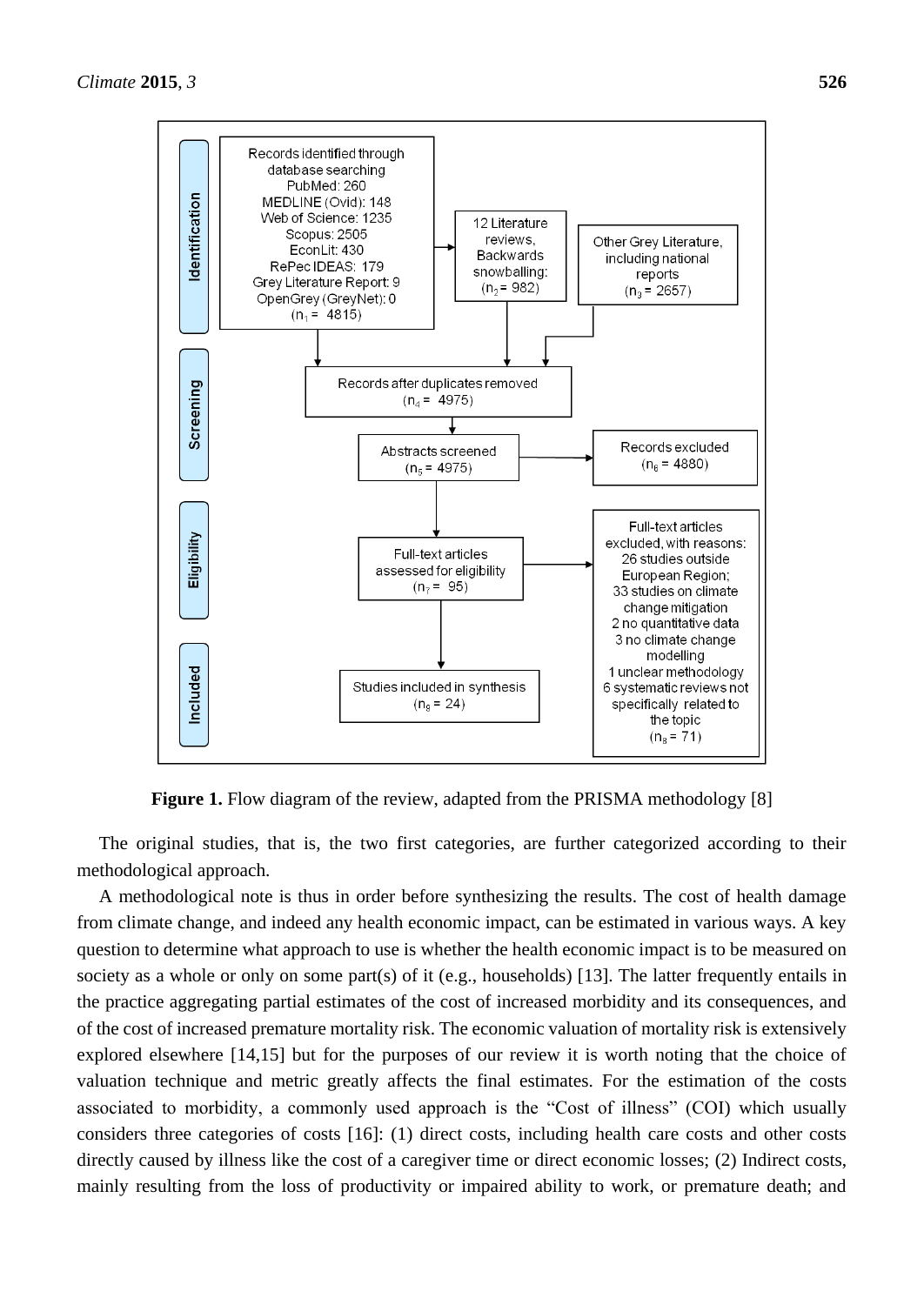(3) Intangible costs reflecting the value associated to the avoidance of pain and suffering, and their limiting effects. The main current alternative analytical approach to the aforementioned is to assess, for a whole economic system, the aggregate impact of climate-related disease and injury across different economic agents. The diversity and complexity of methods derived from this approach is considerable, but the most common categories found in the literature are [13]: (1) Regression-based estimation models, which try to derive empirical relations between health indicators and growth or GDP; (2) Simulationbased calibration models, which include intermediate factors such as labour supply or savings rates in the relationship between health and economic growth; and (3) Computable general equilibrium models, which attempt to simulate the impact of health "shocks" across all sectors of the market economy.

All of the results found in this review utilize one or more of the mentioned categories of methodologies and models; these are mentioned in the synthesis only insofar as they provide context for the economic interpretation of the study results. An in-depth methodological discussion of current practices is beyond the scope of this review. The search results are summarized in the following section.

#### *3.2. Synthesis of Results*

#### 3.2.1. Studies on the Cost of Health Damage of Climate Change

The literature review identified a number of studies that calculated either the economic cost of multiple health impacts, or those of a specific set of outcomes linked to climate change in the WHO European Region. Some of these studies feature a partial focus "microeconomic" approach as mentioned above (*i.e*., aggregating the cost of individual cases of attributable mortality, morbidity and consequences), whereas others estimate economy-wide impacts of the health outcomes. Key results from these studies are summarized below.

## Studies Aggregating Selected Costs of Health Outcomes Attributed to Climate Change

This group of studies address selected outcomes and economic impacts under climate change, reporting annualized aggregated costs in future timeframes. While the specific health outcomes included vary, the partial focus approach is a common denominator. For instance, the project "Projection of Economic impacts of climate change in Sectors of the European Union based on bottom-up Analysis" (PESETA), a key seminal reference in the European evidence base on the cost of the health impacts of climate change, looked at exposure-specific single outcomes, specifically temperature (heat and cold) related mortality as well as Salmonella infections and mild depression due to flooding. PESETA researchers projected about 27,000 annual heat-related additional deaths in the 2020s and 106,000 additional ones per year in 2071–2100 for 27 EU member states under a global mean temperature increase of 3.9 °C, compared to the baseline period 1961–1990. For the 2020s without acclimatization, heat-related effects are valued at either  $\epsilon$ 13 billion annually, using the "value of a life year lost" (VOLY) method, or €30 billion applying the "value of a statistical life" (VSL) approach (assuming that on average, eight years of life is lost per case). These costs drop to between  $\epsilon$ 2 billion and  $\epsilon$ 4 billion when acclimatization is included. In 2080, the annual cost of excess deaths is estimated at  $\epsilon$ 50 billion annually (when valuing each excess death) and  $E120$  billion (when valuing the loss of a year of life), dropping with acclimatization to  $\epsilon$ 8 billion and  $\epsilon$ 19 billion respectively. By 2100 under an A2 emissions scenario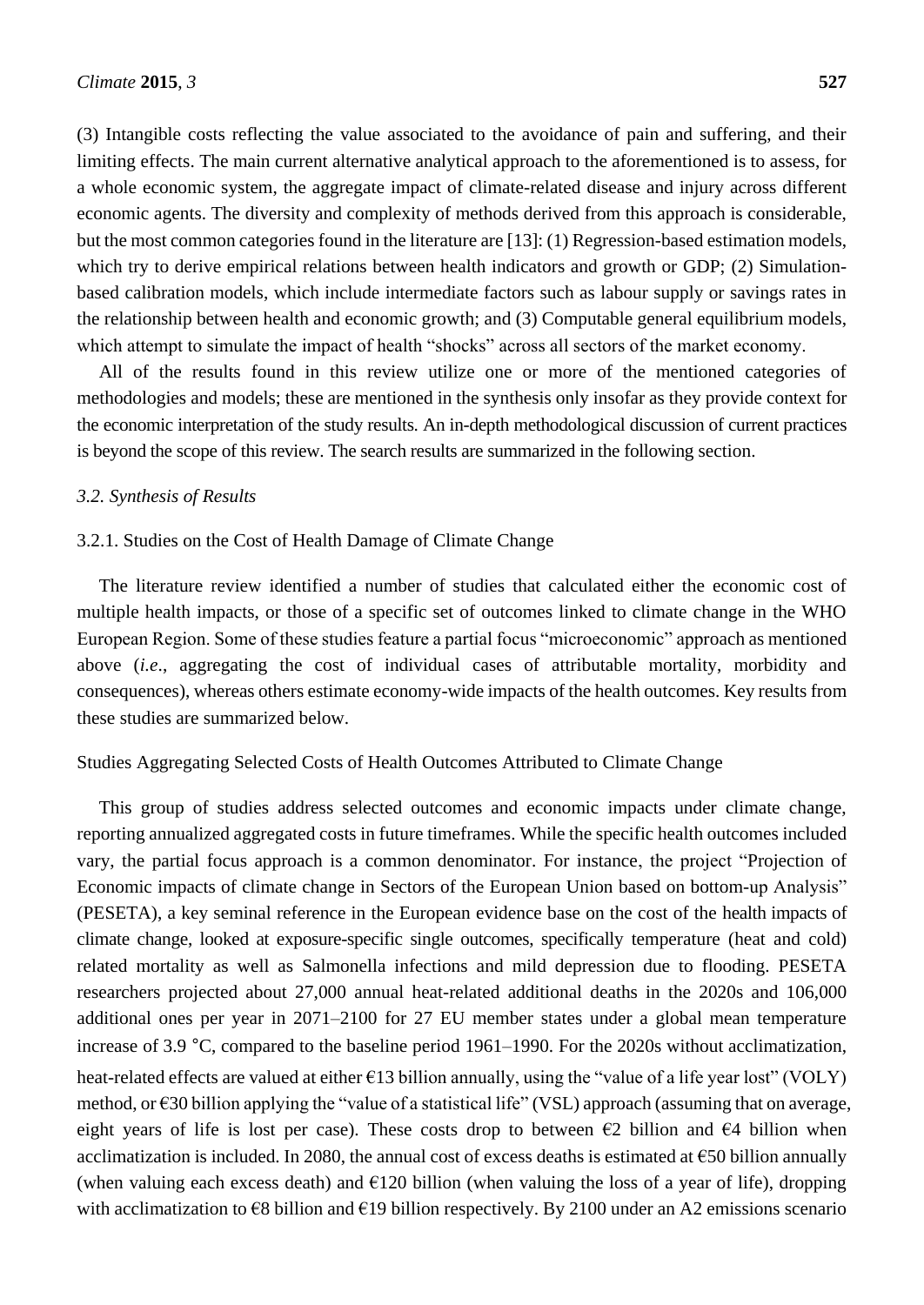(for more information on emissions scenarios see [17]) the values range from  $\epsilon$ 50 billion to  $\epsilon$ 180 billion without acclimatization, and €8 billion to €80 billion a year with acclimatization. The greatest impact is in central southern Europe. Conversely, the decrease in cold-related mortality brings about annual savings of between €24 billion and €56 billion by the 2020s and between €41 billion and €96 billion by the 2080s (3.9  $\mathcal C$  scenario) without acclimatization (in this case, resulting in a decline in sensitivity of mortality to cold). The greatest gains in cold-related mortality reduction are in northern Europe and the British Isles [18,19]. For food-borne diseases, the PESETA study [20] estimates an average increase in the annual number of temperature-related cases of Salmonella of almost 20,000 by the 2020s and 40,000 by the 2080s (Scenario A2) as a result of climate change in the EU 27. That would lead to an increase in the valuation of the average annual number of temperature related cases of Salmonella of between  $\epsilon$ 70 billion and  $E140$  million, by the 2020s. By the 2080s (Scenario A2) the increase in the valuation could be between  $\epsilon$ 142 million and  $\epsilon$ 284 million. These values are based on a cost per case of  $\epsilon$ 3,500 and  $\epsilon$ 7,000 respectively, in turn based on a review of studies in the literature on willingness to pay (WTP) to avoid food-borne disease. With regard to mild depression following coastal flooding, PESETA predicts 13,000 additional cases by the 2020s and up to 5 million additional cases by the 2080s (A2 scenario, high sea level rise). This could lead to potential costs of  $\epsilon$ 1 billion to  $\epsilon$ 1.4 billion a year. With many similarities to the PESETA methodologies, the final ClimateCost project report [21] disaggregates effects by type of exposure. Without acclimatization, the economic costs of heat-health effects can be summarized as: (1)  $\epsilon$ 2.8 billion per year (using VOLY metrics) in the 2050s for the EU 25 (A1B, no adaptation) rising to  $\epsilon$ 4 billion per year in the 2080s, falling to  $\epsilon$ 2.4 billion and  $\epsilon$ 2.3 billion per year respectively under an E1 scenario; and (2) using VSL metrics, under the A1B scenario, the economic costs rise to  $\epsilon$ 102 billion per year (2050s) and  $\epsilon$ 146 billion per year (2080s). The economic costs of additional food-borne illnesses (in this case Salmonella) for the 2050s are estimated at €45 million per year for the EU for the A1B scenario under current baseline assumptions, falling to  $\epsilon$ 30 million per year if a baseline decline in incidence is assumed. The estimated welfare costs associated with premature mortality due to coastal flooding are  $\epsilon$ 700 million per year for the EU by the 2080s under the A1B scenario. These fall significantly under a mitigation scenario to €180 million under E1 for Europe in the 2080s. Lastly, the estimated welfare costs associated with productivity losses in the 2080s, under the A1B scenario, are equivalent to around  $\epsilon$ 750 million per year, though these fall to around  $\epsilon$ 300 million if the workforce is assumed to move towards less intense occupations over time. These impacts are significantly reduced under the E1 scenario, to around  $\epsilon$ 150 million per year (2080s, baseline).

A few of the studies found featured national-level examples. A national assessment carried out in the United Kingdom [22] estimated the cost of climate change-induced heat mortality at between £13,015 million and £37,040 million by the 2080s. Another study [23] analysed climate induced health risks for Germany, forecasting the number of days with heat load and cold stress for the period 2071 to 2100. The researchers estimated an average increase in the number of heat induced casualties by a factor of more than 3, a 6-fold increase in heat related hospitalization costs, not including the cost of ambulant treatment, and a heat-related reduction in work performance resulting in an estimated output loss of between 0.1% and 0.5% of GDP. Other national-level examples were found, but their methodologies and assumptions were too unclear to be included in this review.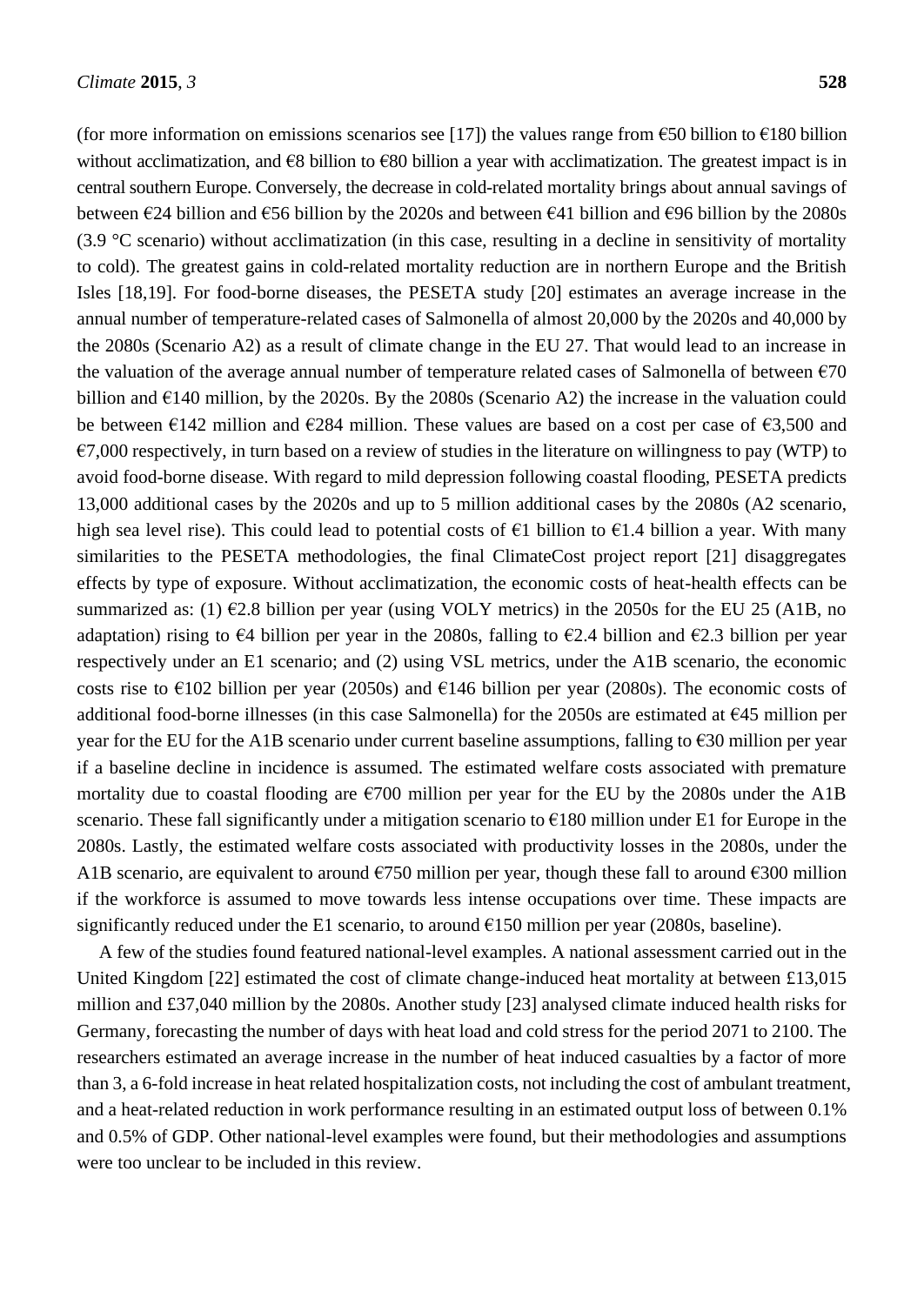| <b>Study Author;</b>        | <b>Timeframe, Population</b>                                       | Exposure;                                                       | <b>Health Cost Components</b>   |
|-----------------------------|--------------------------------------------------------------------|-----------------------------------------------------------------|---------------------------------|
| Date [Reference]            | and Scenarios                                                      | <b>Health Outcome</b>                                           | and Valuation                   |
| Ciscar et al.;<br>2009 [18] | 2011-2040 and                                                      | Temperature change;                                             | Mortality: VSL, VOLY            |
|                             | 2071-2100; EU27;                                                   | Heat-related mortality                                          | Morbidity: N/A                  |
|                             | <b>IPCC SRES</b>                                                   |                                                                 | Others: N/A                     |
|                             | 2011-2040 and<br>2071-2100; EU27;                                  | Temperature and precipitation                                   | Mortality: VSL, VOLY            |
|                             |                                                                    |                                                                 | Morbidity: cost of treatment;   |
| Watkiss et al.;             |                                                                    | change; Salmonella infections and                               | opportunity costs (lost work    |
| 2009 [20]                   | <b>IPCC SRES</b>                                                   | depression following                                            | days); intangible costs         |
|                             |                                                                    | coastal flooding                                                | (Disutility)                    |
|                             |                                                                    |                                                                 | Others: N/A                     |
|                             |                                                                    |                                                                 | Mortality: VSL, VOLY            |
|                             |                                                                    | Temperature change; Heat-related                                | Morbidity: cost of treatment;   |
| Kovats et al.;              | 2020-2100; EU25;                                                   | mortality and productivity losses,                              | opportunity costs               |
| 2011 [21]                   | <b>IPCC SRES</b>                                                   | salmonella infection, premature                                 | (lost work days)                |
|                             |                                                                    | mortality due to coastal flooding                               | Others: cost of decrease in     |
|                             |                                                                    |                                                                 | labour productivity due to heat |
|                             | 2011-2050; Austria and<br>Southern Germany<br>(Bavaria); IPCC SRES | Temperature and precipitation;<br>Increase in concentrations of | Mortality: N/A                  |
| Richter et al.;             |                                                                    |                                                                 | Morbidity: allergy treatment    |
| 2013 [24]                   |                                                                    | invasive ragweed pollen;                                        | costs and work days lost to     |
|                             |                                                                    | Allergy-related morbidity and loss                              | allergy symptoms                |
|                             |                                                                    | of productivity                                                 | Others: N/A                     |
| Kovats et al.;              | 2000-2100; United<br>Kingdom;<br><b>IPCC SRES</b>                  | Temperature change; Costs of<br>temperature related             | Mortality: VSL, VOLY            |
|                             |                                                                    |                                                                 | Morbidity: cost of treatment;   |
|                             |                                                                    |                                                                 | opportunity costs               |
| 2006 [22]                   |                                                                    | premature mortality                                             | (lost work days)                |
|                             |                                                                    |                                                                 | Others: cost of decrease in     |
|                             |                                                                    |                                                                 | labour productivity due to heat |
| Hubler et al.;<br>2008 [23] | 2071-2100; Germany;<br><b>IPCC SRES</b>                            |                                                                 | Mortality: N/A                  |
|                             |                                                                    | Temperature change; heat-related                                | Morbidity: costs of medical     |
|                             |                                                                    | mortality, cold-related mortality,                              | treatment (hospitalization)     |
|                             |                                                                    | heat-related decrease                                           | Others: heat-induced            |
|                             |                                                                    | in productivity                                                 | productivity loss               |
|                             |                                                                    |                                                                 | (performance reduction)         |

**Table 1.** Studies aggregating costs of health outcomes attributed to climate change.

Also at the national level, on the health economics of climate-aggravated pollen exposure (assumed to increase the prevalence of allergic diseases), Richter *et al.* [24] model the climate change related spread of invasive ragweed (whose pollen is highly allergenic), the related increased in pollen exposure and the associated costs of treating allergic conditions triggered by the pollen, as well as lost work days. The authors estimated allergy-related costs of  $E291$  million a year for the period 2011–2050. The proposed adaptation measures (ragweed survey and eradication) would cost €15 million a year at an effort level of 50 management effort units (MEUs) defined by researchers. This adaptation would in turn reduce allergy costs to  $E$ 82 million a year. Of additional interest in this study is the exploration of the diminishing returns of adaptation: researchers found that effort beyond 75 MEUs did not further reduce allergy costs.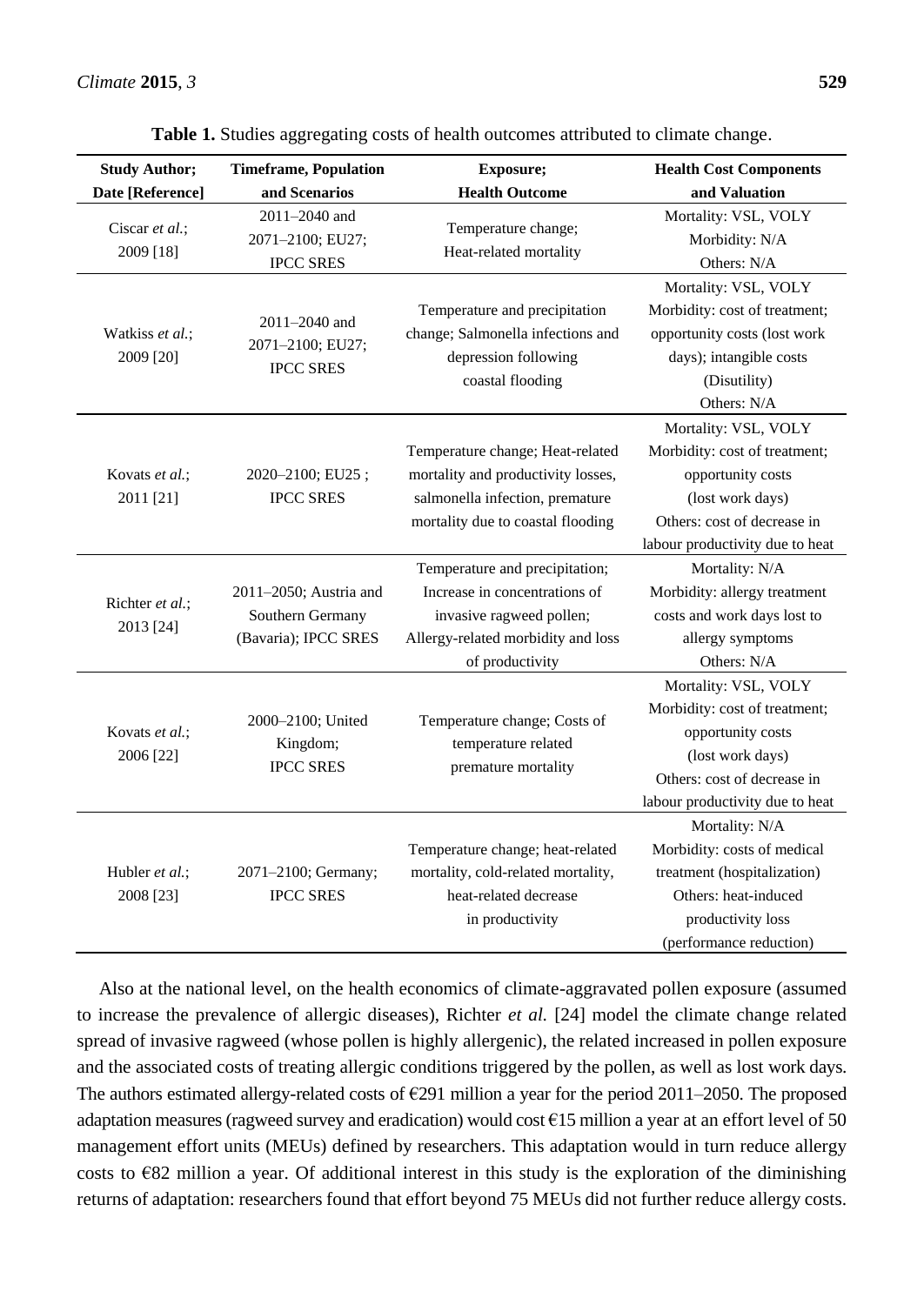Regarding evidence on current costs and benefits of interventions against allergenic pollen, the clinical and treatment aspect is substantially better researched than environmental interventions, making the cost-effectiveness of the latter difficult to assess.

An overview of the cost components considered in each study is listed in Table 1. Despite their overall similarities in focus, these studies are barely comparable in terms of economic methods and inputs. The PESETA [18,20] and ClimateCost [21] studies represent a partial exception, with a comparable structure of costs estimates in mortality (*i.e*., VSL and VOLY) and some morbidity outcomes (*i.e*., Salmonella infection). However, the cost of other outcomes, as well as indirect costs and intangible costs are treated differently.

The treatment of uncertainty varies across studies as well. The results of all six studies bear the compounded uncertainty of the successive modelling of climate projections, socio-economic scenarios, choice of health impacts, quantification methods (including impacts and acclimatisation) and the economic valuation. In that regard, the reporting of central estimates is regarded as highly misleading, as the studies within the PESETA [18,20] and ClimateCost [21] projects explicitly acknowledge. Furthermore, the choice of mortality valuation metric (VOLY or VSL) leads to large differences, with higher estimates when applying VSL values. In the practice, as discussed later on, VOLY is frequently used for sensitivity analysis. The choice of discount rate is another theoretical source of uncertainty; however, none of the studies discounted future costs, so this uncertainty factor is common to them all.

#### Studies Estimating Economy-wide Impacts of Health Damage from Climate Change

Rather than aggregating the costs of attributable health outcomes, some studies utilize a combination of models to estimate the overall impacts of climate change health effects on the economy. These studies feature a variety of regional and sectoral scopes and techniques. For instance, applying a General Equilibrium Model (GEM), Bosello *et al.* [25] estimate health economic impacts within the economy-wide impacts of climate change globally and by region. The time horizon is 2050 and the types of outcomes considered are cardiovascular and respiratory disorders, diarrhoea, malaria, dengue fever and schistosomiasis. In the model, mortality and morbidity are traduced into changes in labour productivity and health care expenses, which in turn disturb the overall economy, as modelled in the "Global Trade Analysis Project" GTAP-E computable general equilibrium model. For the European region, which in this model comprises the EU plus Eastern Europe and the Former Soviet Union (EEFSU), a sub-region defined in the original study, no cases of malaria, dengue or schistosomiasis are predicted, but around 176,000 net deaths are predicted from higher temperatures, of which the avoidance is valued at  $\epsilon$ 38 billion annually in the EU area, and the approximately 284,000 avoided annual deaths in the EEFSU are valued at €4 billion. The considerably lower economic value of morbidity and mortality in the EEFSU is explained by the use of GDP per capita (significantly lower than in the EU) to value mortality risk reductions. An effect of reduction in cold-related cardiovascular deaths exceeding the increase in heat-related deaths is reported, but there is no intra-region distributional analysis to evaluate the true meaning of this "compensation".

Selin *et al.* [26] estimated the population-weighted exposure to tropospheric ozone under the Intergovernmental Panel on Climate Change (IPCC) A1B scenario in 2000 to 2050, and the associated health and health economic consequences thereof. Health impact was calculated using the Massachusetts Institute of Technology Emissions Prediction and Policy Analysis—Health Effects (EPPA-HE) model,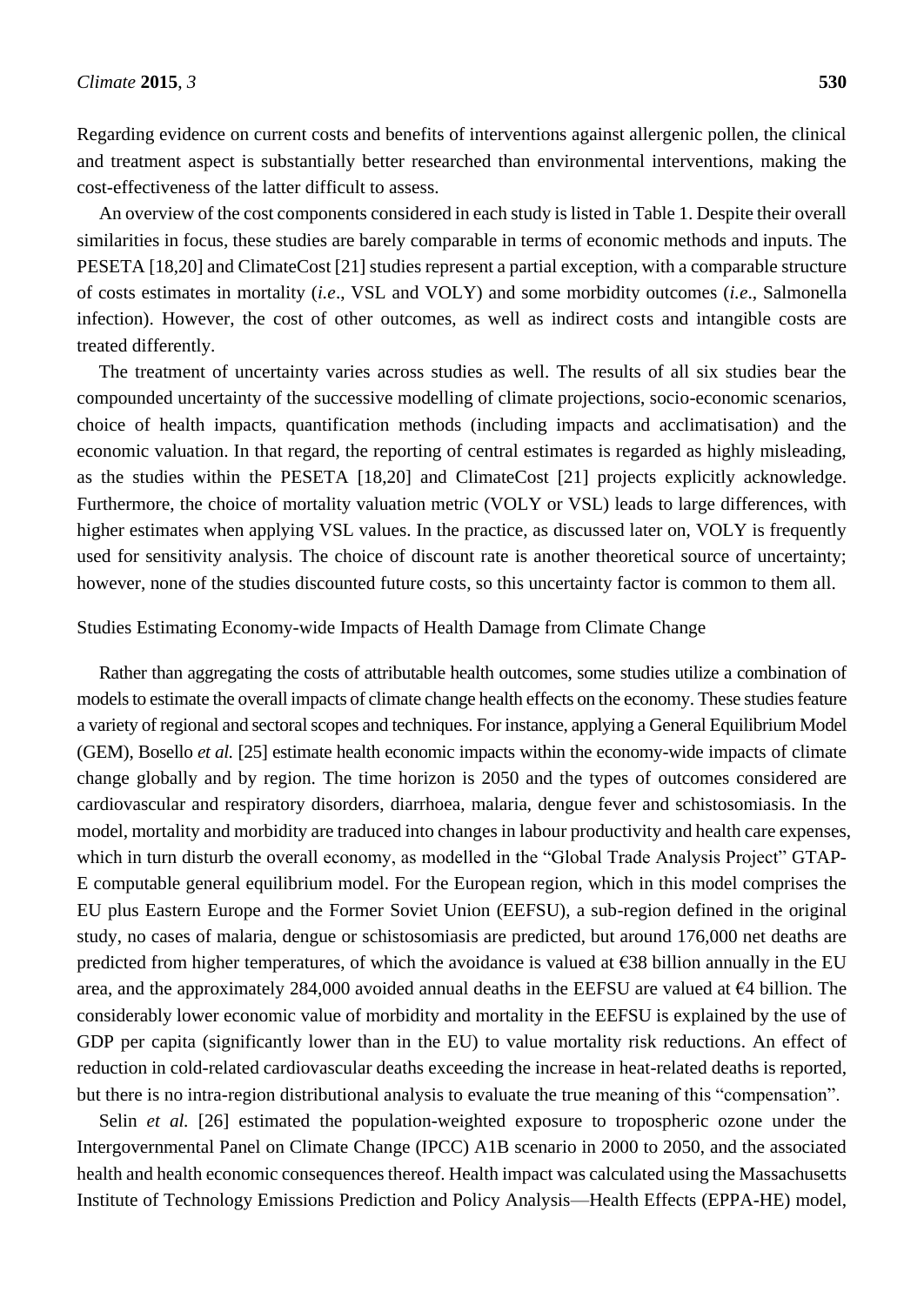in combination with results from the Goddard Earth Observing System (GEOS) GEOS-Chem global tropospheric model. Health costs are based on cost of illness (COI) (direct and WTP) and mortality (VSL) of respiratory diseases attributable to climate change. By their estimates, health costs due to global ozone pollution above pre-industrial levels by 2050 will be US\$580 billion annually (year 2000 US dollars) and mortalities from acute exposure will exceed 2 million. The welfare loss associated with ozone concentrations over 10 parts per billion (ppb) in western Europe by 2050 was calculated at US\$96 billion (year 2000 US dollars) annually, in eastern Europe at US\$14 billion, and in the former Soviet Union at US\$33 billion.

Focusing on the European Union, the health assessment in the PESETA II [27] project roughly confirmed those of the first PESETA, with slightly higher results: over 200,000 additional heat-related deaths under the reference scenario, and about 180,000 with a 2  $\mathcal C$  scenario, with strongest impacts in central and southern Europe. Cold-related deaths were not included in the assessment. However, from the economic standpoint, the modelling of PESETA II is quite different from PESETA: mortality is included as an overall loss of societal welfare, morbidity as increased consumption without welfare benefits, and knock-on consequences are included as a decrease in productivity and in leisure and working hours. Importantly, from the overall calculated Gross Domestic Product (GDP) impact of the eight sectors considered (around 1.8% net loss under the reference scenario, about 1.2% under a 2 °C scenario) about two thirds are related to health.

Regarding vector-borne diseases, Tol [28] applied the Climate Framework for Uncertainty, Negotiation and Distribution (FUND) model and projected no increase in morbidity and mortality related to climate change influence on malaria and no negative effect in growth in western Europe, eastern Europe, or central Asia (definitions of these subregions were determined by the model and explained in the original study). This result is roughly confirmed in a subsequent application of the same model for both the 20th and 21st centuries [29].

An overview of their characteristics is available in Table 2. Aside from the overall economy-wide approach, few methodological elements are common to these studies. A common thread can be seen in the effect of additional healthcare expenditure, as well as reduction in consumption and investment. While Selin *et al.* [26] analyse the uncertainty of both impacts and economic evaluation via Monte Carlo sampling, the rest of the studies only discuss explicitly uncertainties associated with climate modelling.

# 3.2.2. Studies on the Cost, Cost–Effectiveness and/or Benefits of Health Adaptation

A subset of the studies addressed the health economics of adaptation (*i.e*., measures to reduce or avert health damage from climate change). Like the studies on health damage cost, these studies follow two main methodological approaches: the aggregation of selected health-related costs (in this case, of adaptation) or the estimation of the economy-wide implications of adaptation or its absence. The main results are synthesized below.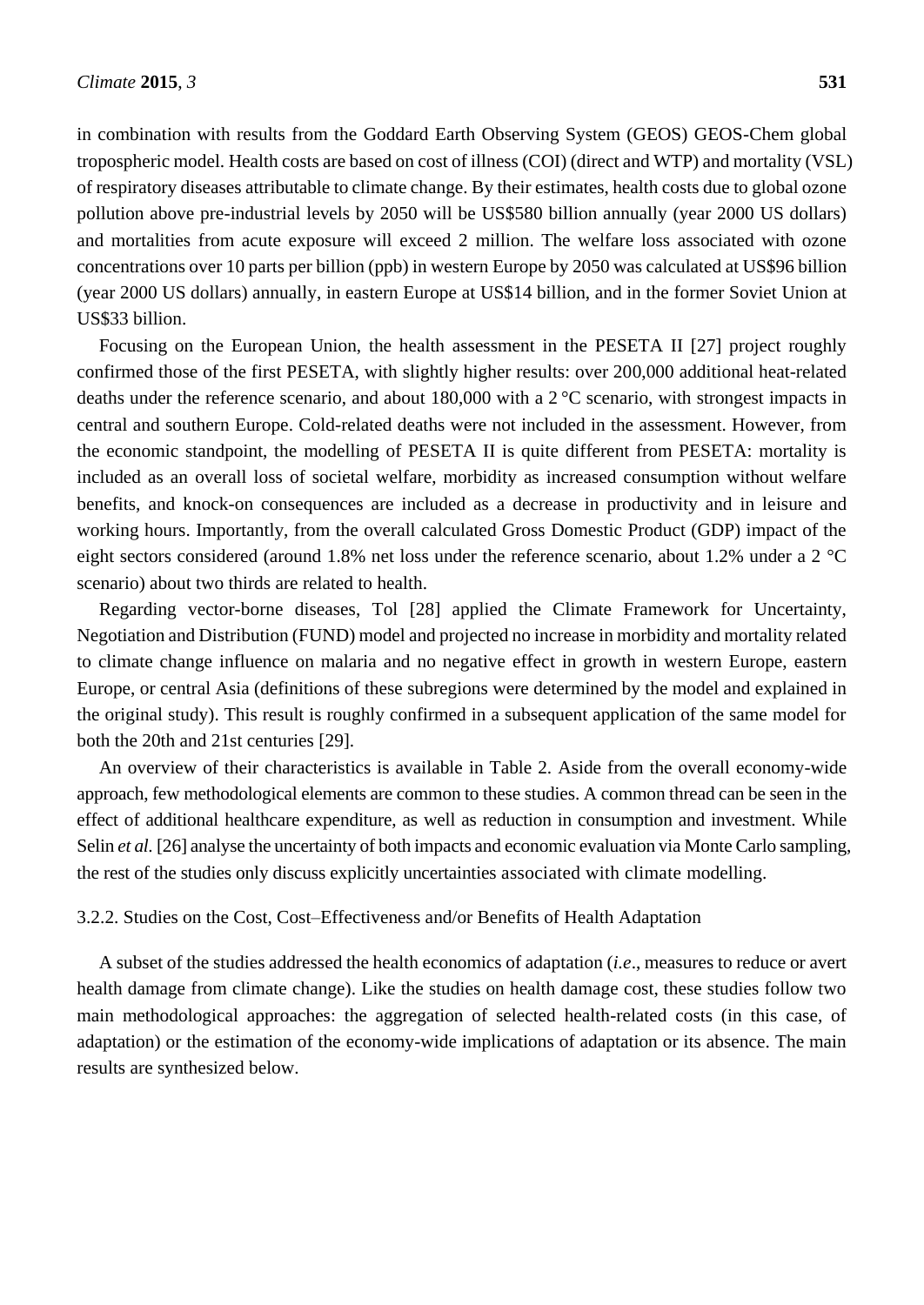| <b>Study Author;</b><br>Date<br>[Reference] | Timeframe,<br><b>Population and</b><br><b>Scenarios</b>                            | Exposure;<br><b>Health Outcome</b>                                                                                                                                | <b>Health Cost Components and</b><br><b>Valuation</b>                                                                                                                                                                                                                                                                       |
|---------------------------------------------|------------------------------------------------------------------------------------|-------------------------------------------------------------------------------------------------------------------------------------------------------------------|-----------------------------------------------------------------------------------------------------------------------------------------------------------------------------------------------------------------------------------------------------------------------------------------------------------------------------|
| Ciscar et al.;<br>2014 [27]                 | 2071-2100; EU27;<br><b>IPCC SRES</b>                                               | Temperature change; Heat-related<br>mortality and morbidity                                                                                                       | Mortality: VSL, as damage to the<br>total societal welfare in the model<br>Morbidity: cost of treatment, as<br>increased consumption not<br>increasing welfare<br>Others: cost of decrease in labour<br>productivity due to heat and<br>decrease in available working and<br>leisure time due to mortality and<br>morbidity |
| Bosello et al.;<br>2006 [25]                | 2050; Global and<br>regions; IPCC<br><b>SRES</b>                                   | Temperature change; Mortality and<br>morbidity related to cardiovascular and<br>respiratory disorders, diarrhoea,<br>malaria, dengue fever and<br>schistosomiasis | Mortality: reduction of working<br>hours, equivalent to a change in the<br>regional stock of labour force<br>Morbidity: variation in the<br>expenditure for health services by<br>public sector and private households.<br>Others: N/A                                                                                      |
| Selin et al;<br>2009 [26]                   | 2000-2050; Global<br>and regions; IPCC<br><b>SRES</b>                              | Tropospheric ozone; Mortality and<br>morbidity of respiratory diseases                                                                                            | Mortality: VOLY as damage to the<br>total societal welfare in the model<br>Morbidity: cost of treatment and<br>WTP, as increased consumption not<br>increasing welfare and cost of lost<br>labour, services, and leisure time<br>Others: N/A                                                                                |
| Tol; 2008 [28]                              | 1950-2200;<br>Developing<br>countries (global<br>and regions);<br><b>IPCC SRES</b> | Temperature and precipitation; Malaria<br>and knock-on effects;                                                                                                   | Mortality and morbidity: reduction<br>in consumption and investment,<br>resulting in long-term reduction of<br>economic growth<br>Others: cost of CO2 emission<br>abatement.                                                                                                                                                |
| Tol et al.;<br>2013 [29]                    | 1900-2000; Global;<br><b>IPCC SRES</b>                                             | Temperature change; Diarrhoeal<br>disease, cardiovascular and respiratory<br>diseases and malaria                                                                 | Mortality and morbidity: cost from<br>reduction in consumption and<br>investment, resulting in long-term<br>reduction of economic growth<br>Others: N/A                                                                                                                                                                     |

|  | Table 2. Studies estimating economy-wide impacts of health damage from climate change. |  |
|--|----------------------------------------------------------------------------------------|--|
|  |                                                                                        |  |

Studies Estimating Selected Aggregate Costs of Health Adaptation

The studies under this category are characterized by the aggregation of partial adaptation costs (mainly medical treatment) for a selected group of outcomes at either the global or regional level. Some of the studies addressing the cost of health adaptation in Europe are in fact global, with Europe being one region in a general worldwide model.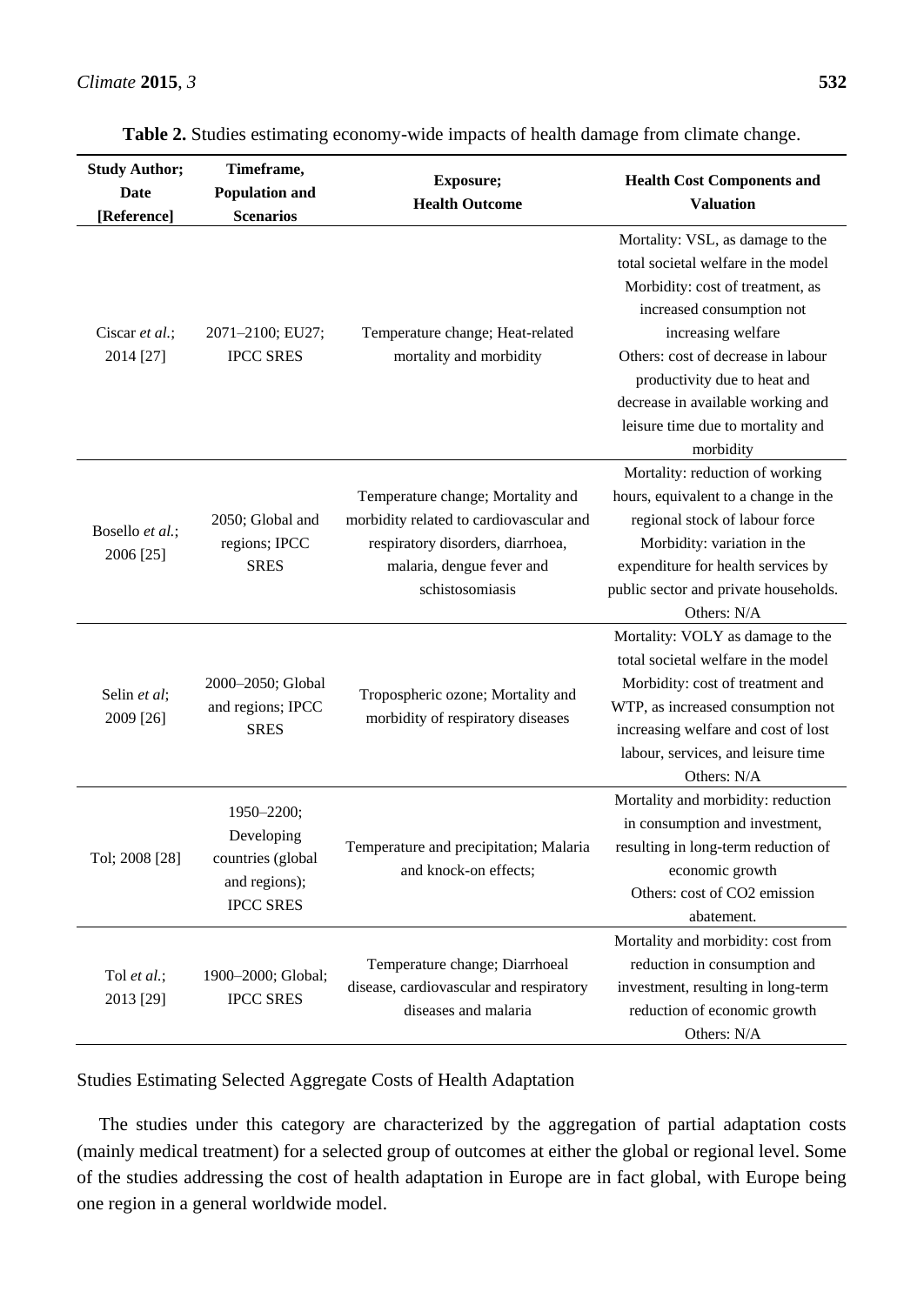For instance, Ebi [30] looked at projected cases of diarrhoea, malnutrition and malaria by WHO subregions, proposing a methodology subsequently used by the World Bank and the United Nations (WHO subregions are defined by child and adult mortality rates, from A: very low child, very low adult mortality to E: High child, very high adult mortality. The WHO European Region includes three subregions, namely Eur A, Eur B, and Eur C) [31]. Three climate models are considered: an "unmitigated emissions" scenario, one where carbon dioxide concentrations stabilize globally at 750 ppm, and one where carbon dioxide concentrations stabilize globally at 550 ppm. Neither malnutrition nor malaria were projected to increase on account of climate change by 2030 in any European sub-region (Eur A, Eur B, Eur C), although diarrhoea was projected to increase. The reported global total investment needs in 2030 for combating diarrhoeal disease was US\$67 billion, malnutrition US\$2 billion, and malaria US\$36 billion to US\$50 billion. By applying the unit costs of providing preventive services (immunization and improvements to water and sanitation), the costs are estimated at US\$217 million per year.

A global study inspired by the Ebi [30] methodology was conducted by the United Nations Framework Convention on Climate Change (UNFCCC) [32] but it does not provide a regional breakdown of costs. By contrast, in the "Economics of Adaptation to Climate Change study" conducted by the World Bank [33], Europe is represented by the World Bank's Europe and Central Asia (ECA) subdivision. The health sector is one of eight considered, along with infrastructure, coastal zones, water and river flood protection, agriculture, fisheries, forestry and extreme weather events. The outputs of two alternative global circulation models are used to predict conditions leading to future disease cases: the National Center for Atmospheric Research Community Climate System Model Version 3 (NCAR CCSM-3) and the Commonwealth Scientific and Industrial Research Organization (CSIRO) -3 model. The only two categories of outcomes considered are diarrhoea and malaria, and adaptation includes only the costs of averting treatment of these outcomes. Average annual adaptation costs in the health sector for diarrhoea and malaria prevention and treatment are globally in the range of US\$1.3 billion to US\$1.6 billion over the 40-year period 2010–2050. However, for the ECA region the only costs are for the NCAR scenario, US\$100 million a year from 2010–2019: there are no costs for the CSIRO scenario. A follow-up publication [34] slightly modifies the health sector adaptation cost estimates to between US\$1.45 billion (CSIRO) and US\$1.97 billion (NCAR) globally, but does not disaggregate by region.

The costing of health adaptation in these studies is minimalistic (only cost of treatment, current prices—see Table 3) and with no discounting. While this provides some consistency, the narrow selection of health outcomes limits their relevance in the European context, where incidence rates of these specific diseases are extremely low or negligible. In addition, differences in regional scope and scenarios preclude further comparison (see "Discussion" section). Regarding uncertainty, in this studies it concerns mainly the climate models, since treatment costs are market-based and estimated through retrospective data.

Studies Estimating Economy-Wide Impacts of Inaction or Health Adaptation

Three of the studies found feature analyses of the overall impacts of health adaptation in the economy (see Table 4). Bosello *et al.* [35] used the Adaptation in World Induced Technical Change Hybrid model (AD-WITCH) model, a macroeconomic climate-economy interaction simulation, and estimated disease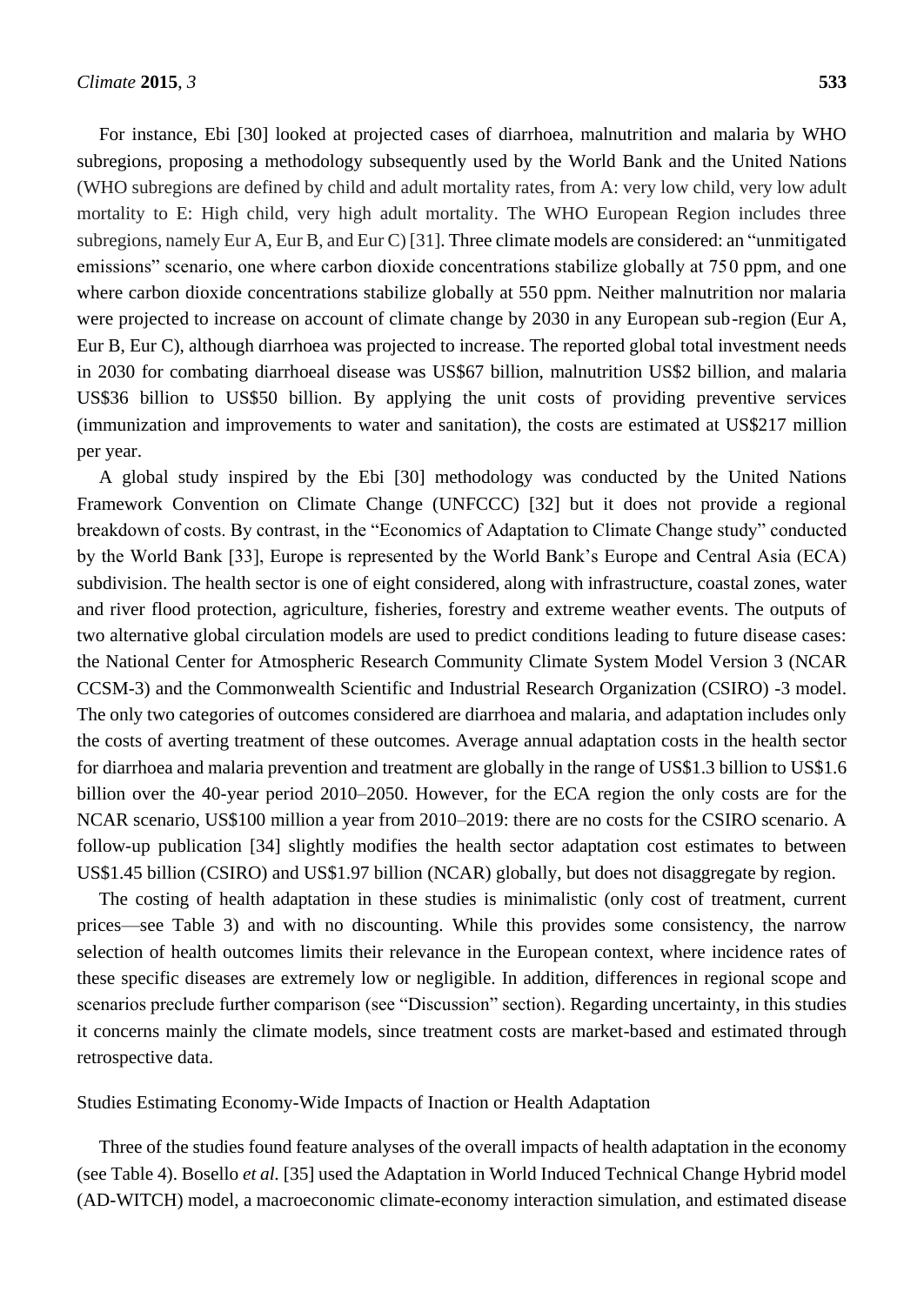treatment costs would be US\$2.4 billion with a doubling of carbon dioxide concentrations for western Europe (from a total of US\$84 billion, itself equivalent to only 0.2% of GDP). Similarly, de Bruin *et al.* [36], using the Adaptation in Dynamic Integrated model of Climate and the Economy (AD-DICE) model for reference scenarios and the Adaptation in Regional Integrated Model of Climate and the Economy (AD-RICE) model for regional differences, report on adaptation costs for various sectors and while they do not report on specific health adaptation costs for Europe, they suggest that these would be a very small proportion of the total.

| <b>Study Author; Date</b><br>[Reference] | <b>Timeframe, Population</b><br>and Scenarios                                             | <b>Exposure;</b><br><b>Health Outcome</b>                                       | <b>Health Cost Components and</b><br><b>Valuation</b>                                                                                              |
|------------------------------------------|-------------------------------------------------------------------------------------------|---------------------------------------------------------------------------------|----------------------------------------------------------------------------------------------------------------------------------------------------|
| Ebi et al; 2008 [30]                     | $2000 - 2030$ ;<br>Global and WHO<br>subregions; IPCC<br>IS92/HadCM2 model                | Temperature change;<br>Malaria, malnutrition and<br>diarrhoeal disease          | Mortality: N/A<br>Morbidity: current (2008) costs of<br>treatment and prevention of malaria,<br>malnutrition and diarrhoeal disease<br>Others: N/A |
| <b>UNFCCC; 2008 [32]</b>                 | $2000 - 2030$ ;<br>Developing countries<br>(global and regions);<br><b>IPCC IS92</b>      | Temperature change;<br>Malaria, malnutrition and<br>diarrhoeal disease          | Mortality: N/A<br>Morbidity: current (2008) costs of<br>treatment for malaria, malnutrition<br>and diarrhoeal disease<br>Others: N/A               |
| World Bank;<br>2010 [33]                 | $2010 - 2050$ ;<br>Global and World Bank<br>regions;<br>based on NCAR and<br>CSIRO models | Temperature change;<br>Malaria, and diarrhoeal<br>disease                       | Mortality: N/A<br>Morbidity: current (2005) costs of<br>treatment and prevention of malaria<br>and diarrhoeal disease<br>Others: N/A               |
| Narain et al.;<br>2011 [34]              | $2010-2050$ ; Developing<br>countries (regions),<br>based on NCAR and<br>CSIRO models     | Temperature change;<br>Adaptation costs of<br>malaria and diarrhoeal<br>disease | Mortality: N/A<br>Morbidity: current (2005) costs of<br>treatment for malaria and<br>diarrhoeal disease<br>Others: $N/A$                           |

**Table 3.** Studies estimating aggregated costs of health adaptation.

Lastly, in an uncommon study on the links between social determinants of health and vulnerability to climate impacts, Blankespoor *et al.* [37] suggest a direct link between flood mortality and female education in developing countries and propose "climate-neutralizing female education" as an adaptive additional value to the human capital gains. They calculate an additional need for primary and secondary education with costs of between US\$500 million and US\$1.5 billion by 2050 in the Eastern Europe and central Asia region.

While none of these studies explicitly discusses the uncertainty of their results in quantitative terms, they acknowledge it as potentially large and stemming mainly from climate change scenarios, rather than economic components.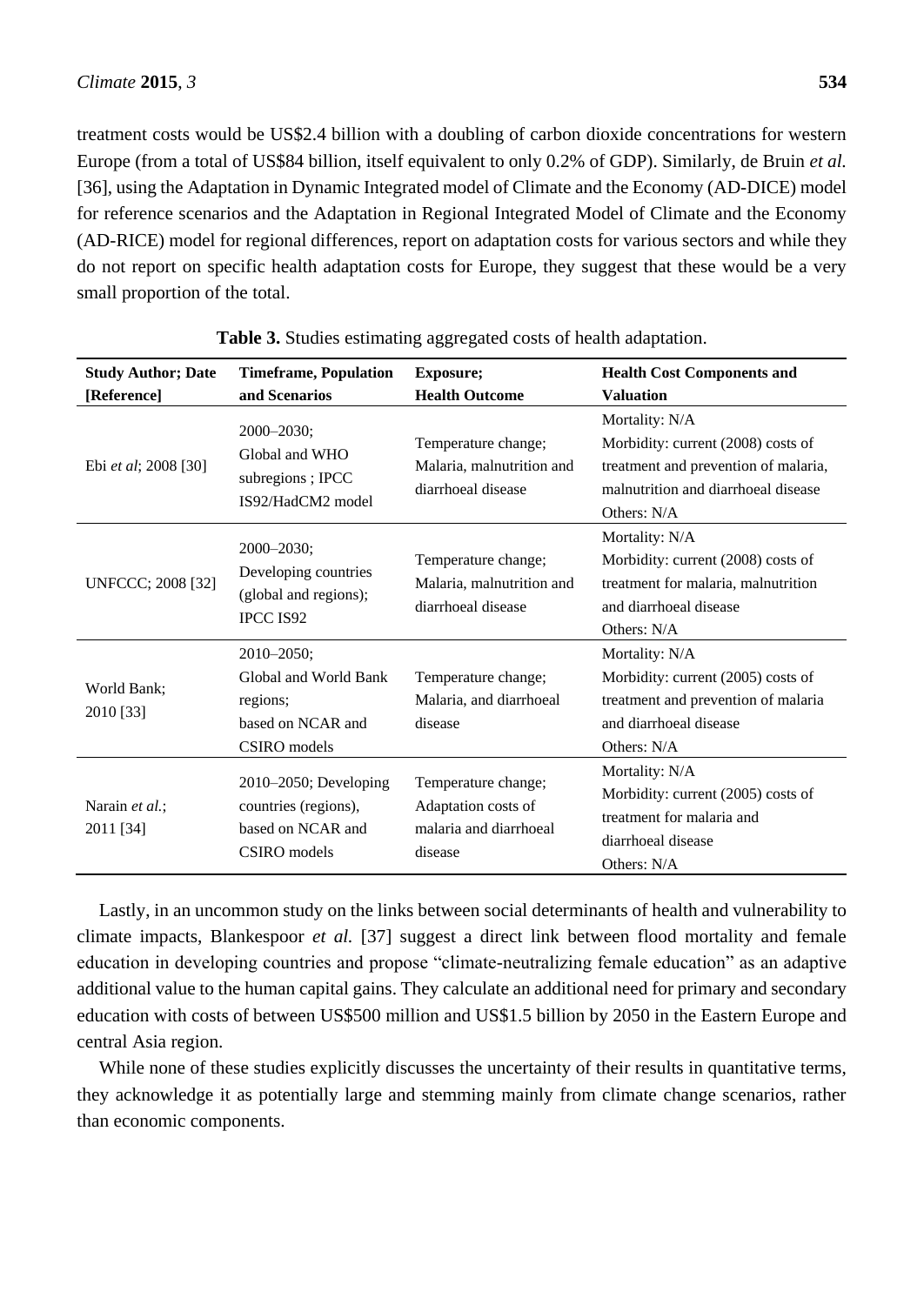| <b>Study Author;</b><br>Date<br>[Reference] | <b>Timeframe, Population</b><br>and Scenarios                                                     | <b>Exposure;</b><br><b>Health Outcome</b>                                                                                                   | <b>Health Cost Components and</b><br><b>Valuation</b>                                                                                                                                                              |
|---------------------------------------------|---------------------------------------------------------------------------------------------------|---------------------------------------------------------------------------------------------------------------------------------------------|--------------------------------------------------------------------------------------------------------------------------------------------------------------------------------------------------------------------|
| de Bruin et al.;<br>2009 [36]               | 2005-2085; Global;<br>based on AD-RICE and<br>AD-DICE models, IPCC<br><b>SRES</b> for calibration | Temperature and<br>precipitation change; malaria,<br>dengue, air pollution-related<br>and heat-related morbidity<br>and mortality           | Mortality and morbidity result in<br>reduced inputs to consumption,<br>investment and savings<br>Others: N/A                                                                                                       |
| Bosello <i>et al.</i> ;<br>2009 [35]        | $2010-2100$ ; Global and<br>regions; IPCC SRES                                                    | Temperature and<br>precipitation change;<br>Heat-related morbidity,<br>vector-borne diseases,<br>cardiovascular and<br>respiratory diseases | Mortality: supply-side effect is impact<br>on labour quantity<br>Morbidity: supply-side effect is impact<br>on labour productivity; demand-side<br>effect are impacts on health care<br>expenditure<br>Others: N/A |
| Blankespoor<br>et al.; 2010 [37]            | 2000-2050;<br>Developing countries<br>(global and regions);<br>based on NCAR and<br>CSIRO models  | Extreme weather events;<br>mortality and morbidity, and<br>knock-on effects                                                                 | Mortality and morbidity: N/A<br>Others: effect of education in reducing<br>fatal and nonfatal outcomes, cost of<br>provision of education                                                                          |

**Table 4.** Studies estimating economy-wide impacts of inaction or health adaptation

# 3.2.3. Studies Reviewing the Literature on the Topic

Besides having been used to identify additional sources, the literature reviews on the health economics of climate change provided interesting information on their own. Regarding methodology, Fankhauser [38] notes the high uncertainty of the economic estimates of both health damage and adaptation, albeit acknowledging improvement from the first generation of assessments to the second. In the macroeconomic literature, Bosello and Shechter [39] note the overall low vulnerability in terms of GDP loss from all impacts, including health, in European countries, a notion confirmed by our own review of the literature regarding generalized equilibrium models. On the other hand, Hutton [40] highlights the comparatively high costs of health damage (including mortality) when those are counted in overall economic evaluations of climate change impacts. He also notes that the omission of important causes of health costs (omitted health outcomes, omitted economic impacts, and the costs of health actions in other sectors) is likely to result in a severe underestimation of the health economic impact of climate change. A recent review led by the same author [41] also found the economic evidence in European countries on the costs of and response to climate-sensitive diseases to be extremely limited and fragmented. UNFCCC [42] reviewed the literature on climate change adaptation economics by sectors, including health. This and other reviews [43] insist on the need to engage in further research to narrow the estimates for the cost of adaptation.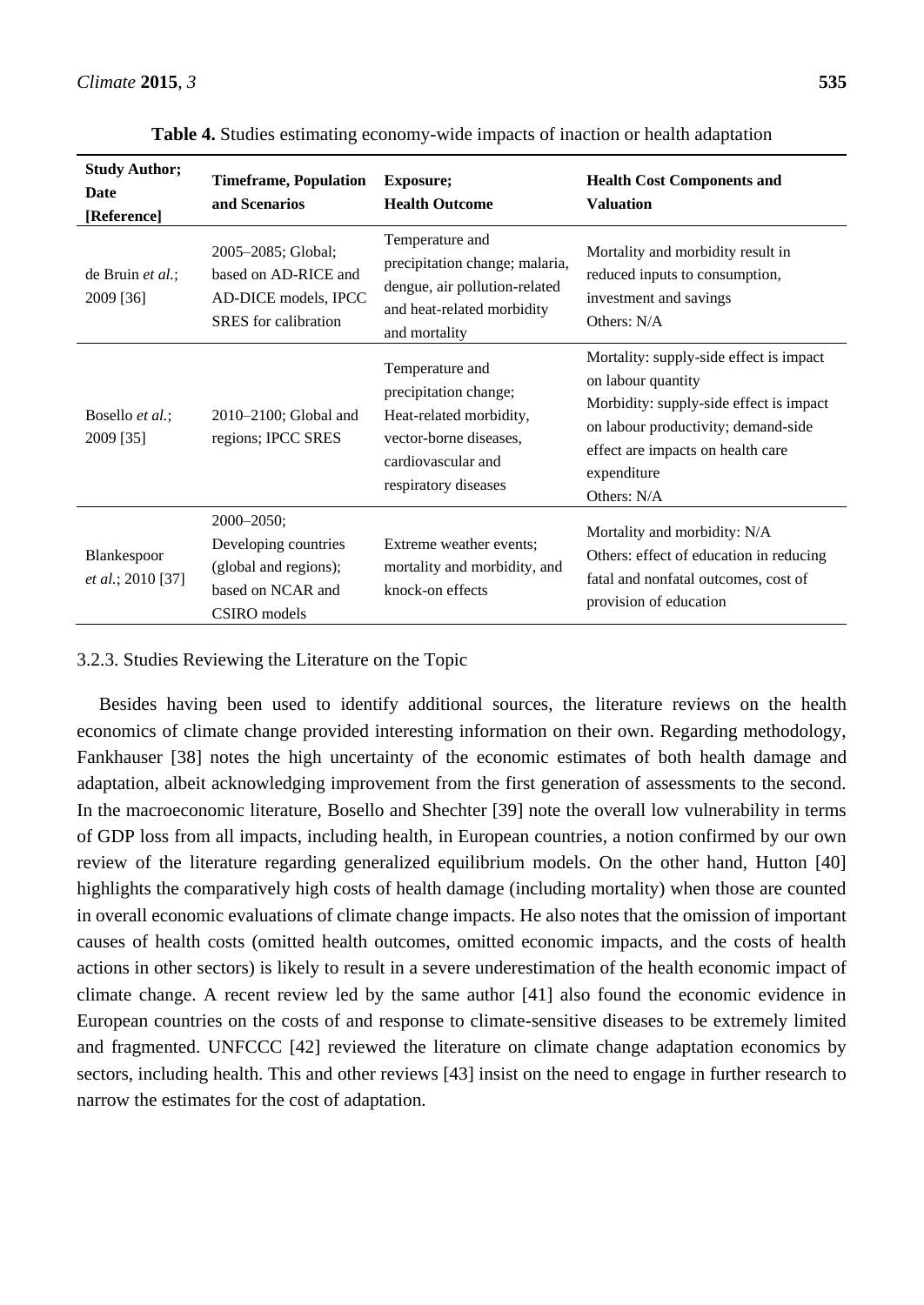## *3.3. Discussion*

The evidence base on the health economics of climate change remains scarce. In fact, many of the references found through this literature search that were tagged as related to climate change (*i.e.*, including "climate change" as a key term) actually dealt with past or current economics of climate-sensitive health outcomes and exposures, or with the economic implications of factors that are related to climate change, but are not a major direct consequence thereof (e.g., air quality). In neither case was the influence of climate change taken into account. Whereas these studies are valuable in their own right and to establish baselines for the ascertainment of climate change influences, they cannot be considered to deal with climate change – and that is why they were not included in the results in Section 3.2. We acknowledge, however, that the adequacy of their inclusion is a matter of perspective.

The weak knowledge on the association of climate and climate change with several health outcomes partly explains the scarcity of economic evidence on the topic. While general trends are confidently predicted by increasingly accurate climate models, the evolution of several exposures and outcome-specific causal pathways in a context of high uncertainty still proves too challenging for current modelling capabilities. This explains the major gaps of evidence with regard to water-borne diseases, VBDs, and health outcomes from flooding and storms. It also partly explains the rarity of proper sensitivity analysis in health damage cost studies, where the compounded uncertainty of climate models, health impact models and economic estimates would provide unacceptably wide confidence intervals. On the other hand, the association between high temperatures and health, and the economic consequences thereof, are comparatively well represented in the literature, partly as a result of EUfunded research projects.

Even for better explored sets of health outcomes, the lack of homogeneity or standardization makes proper comparisons, such as meta-analyses, all but impossible. Such lack of homogeneity applies to virtually all steps of the research modelling steps, from the specific exposure indicators, health outcomes, climate change models, timeframes, and economic outcome measures. Importantly, economic methods are also different, with crucial implications for result interpretation. Valuation approaches vary with regard to mortality; the choice of mortality valuation metric (VOLY or VSL) leads to large differences, with higher estimates when applying VSL values. This is a major and far from resolved source of uncertainty in economic terms. Treating all individuals as equivalent for valuation purposes (as is usually the case with VSL) is a frequently contested notion, given the potentially large difference in life-years lost between elderly and younger individuals due to environmental risk factors. On the other hand, the epidemiological basis on years of life lost, and particularly of their valuation in terms of willingness to pay, is much thinner. This has led to a predominance in the practice of VSL as the norm in regulatory impact assessment with VOLY used for sensitivity analysis [15]. Another theoretical source of uncertainty stems from the choice of discount rate, since it has a large effect on any climate change economic analysis, given the long timeframes involved. Opinions vary sharply in this matter [44], but the practice in climate change adaptation tends towards low or no discount. In fact, no study in this review discounted future costs or benefits, at least explicitly.

Within the small pool of studies properly accounting for climate change scenarios, some patterns arise from the available evidence: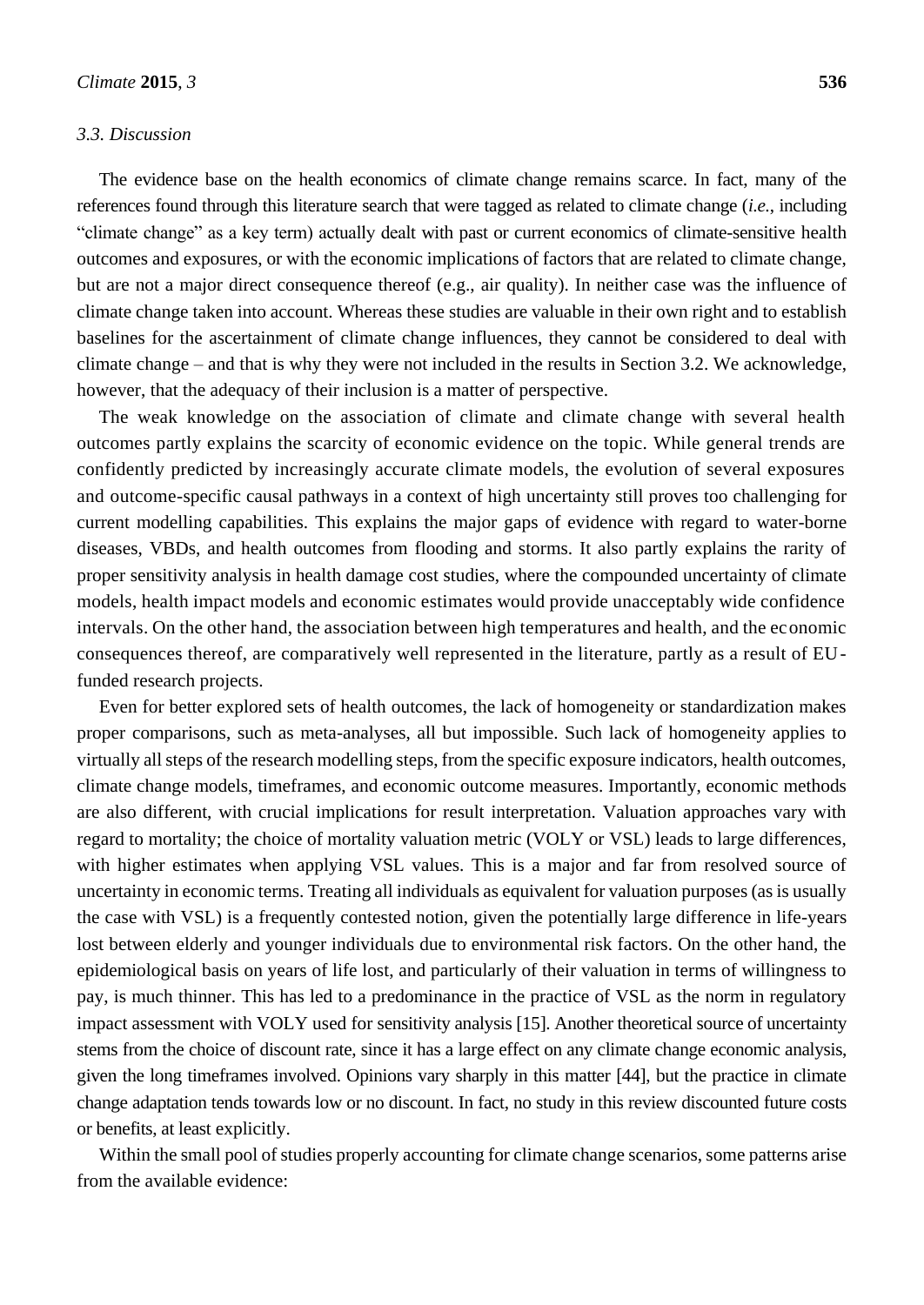- Studies on the cost of health damage of climate change tend to show significant costs due to mortality and morbidity attributable to climate change. Those costs, measured on a yearly basis, tend to increase with longer timeframes and under more severe climate change scenarios.
- Studies on the cost, cost–effectiveness and/or benefits of health adaptation tend to show moderate costs and substantial benefits of adaptation in the short term with a marked increase in the long term.
- The reviews of the literature commonly reflect the paucity of existing evidence, lack of comparability and gaps, but tend to confirm the general conclusions in the mentioned types of studies.

Other implications are also clear from the review. The scope of most studies tends to be partial (with only a few health outcomes considered) and the results plagued by uncertainty, particularly for outcomes in which a solid dose-response function has not been ascertained. However, the issue of discerning what outcomes are due to climate change and which ones would be expected under a no-change scenario, is in general solidly addressed and embedded in the modelling from inception. The low predicted overall impact of diarrhea, malnutrition and vector-borne diseases in the WHO European Region (at least in comparison with other world regions) has likely limited the attention of researchers with regard to the economic evaluation of its health impacts and related adaptation. It also explains the comparatively low vulnerability of the European region in models accounting for projected global economic impacts from these types of health outcomes under climate change. In the studies evaluating adaptation, evaluations frequently stop short of full cost-benefit analyses on account of adaptation costing difficulties: specifically, some of the adaptation costs in other sectors (notably water and extreme weather events) could be considered health adaptation, but frequently are not, despite their purported goal of protecting human life and welfare. Without a full adaptation costing, the all-society scope of a social cost-benefit evaluation is not attainable. This is a discussion left frequently unaddressed in published studies. Lastly, the literature reviews acknowledge that the omission of health outcomes and of important causes of health costs is likely to result in a severe underestimation of the health economic impact of climate change.

Despite these general patterns, comparisons among these references are extremely difficult, since most useful reference parameters vary across studies. Differences in geographical scope, outcomes considered, timeframes, evaluation metrics, population dynamics, and other parameters make generalizations highly challenging, if at all feasible. Even in studies that are clearly conceptually linked, like large EU-funded research studies, cross-comparisons are complex.

The value added by this review stems mainly from methodological considerations: firstly, we adopted a systematic approach to finding and analysing the existing literature; secondly, we included grey literature and acknowledged it as such for clarity and possible caveats; thirdly and most crucially, we included in our review only studies with clear methodology, quantitative results and a clear determination of the additionality brought about by climate change. While these criteria do not constitute a formal evaluation of the quality of the evidence presented in the studies, the strictness in selection adds an element of clarity often absent in previous reviews.

Regarding the limitations of this review, while we have tried to maximize the retrieval of information through the combination of search techniques, it is likely that a proportion of relevant studies have not been captured. Moreover, the boundaries of the topic (the health economics of climate change) are far from clear. It could be argued that the health economics of climate-sensitive health outcomes under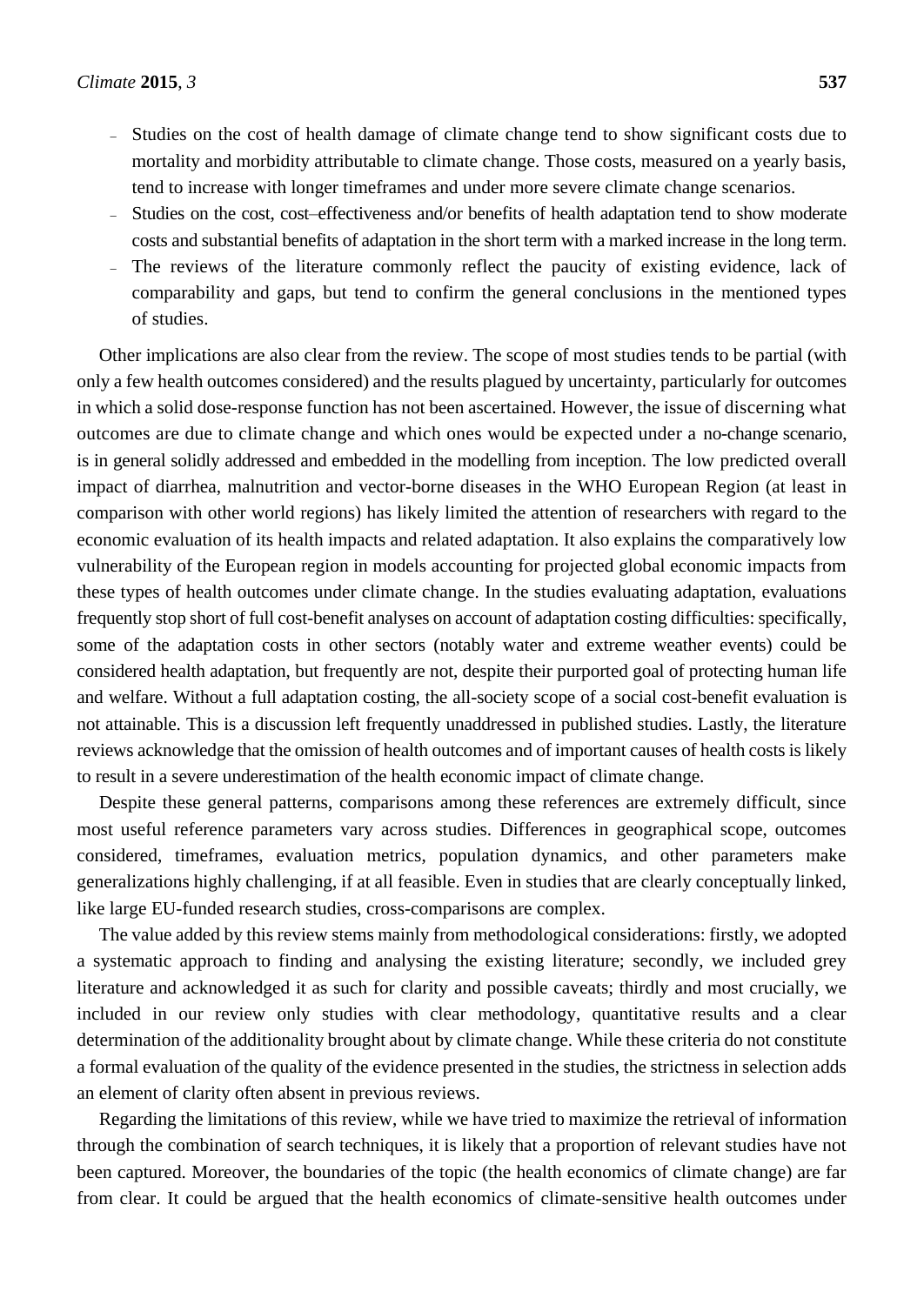current or past climate variability are relevant to this discussion, since they constitute the baseline against which models and projections can be compared. However, we have adopted a conceptually conservative approach by including only research that explicitly modelled climate change effects, thus acknowledging the key issue of additionality both in health damage and response. A certain risk of reporting bias cannot be ruled out; almost all studies on the health damage of climate change report positive results, that is to say significant economic costs, as do a majority of cost–effectiveness and cost-benefit studies.

# **4. Conclusions**

The literature retrieved in this review suggests that the evidence base on the health economics of climate change is scarce, incomplete and inconsistent. This is the case not only at national and local levels, but also at the EU level and especially at the pan-European level when including EEFSU. A substantial proportion of potentially relevant evidence is available in "grey literature" outlets, some of which suffer from transparency, quality and/or comparability issues. However, given the scarcity of peer-reviewed scientific journals and books on the matter, researchers, practitioners and policy-makers would miss important information if grey literature studies and reports were to be systematically excluded from the relevant evidence base.

Despite its shortcomings, the existing evidence clearly indicates that more resources need to be allocated to averting the health impacts of climate change, particularly in the poorer countries of the region, both featuring the highest vulnerability and the least climate resilience. Next steps in this research area should include the establishment of consensus with regard to basic prerequisites for comparability of results, as well as increased effort regarding the projection under climate change scenarios of the health economics of climate-sensitive exposures and outcomes. In addition, future studies using combinations of global physical and macroeconomic models addressing this issue should lay out modelspecific assumptions more clearly in order to facilitate comparability of results.

# **Acknowledgments**

The research leading to these results has received funding from the European Community's Seventh Framework Programme under Grant Agreement No. 308497 (Project RAMSES). This paper reflects the authors' views. The European Commission is not liable for any use that may be made of the information contained therein.

# **Author Contributions**

This research and the resulting paper was coordinated, designed and written up by Gerardo Sanchez Martinez. The literature search, screening, peer review management and related revisions were conducted by Eloise Williams. Additional screening, formatting and revisions were made by Shwe Sin Yu.

# **Conflicts of Interest**

The authors declare no conflict of interest.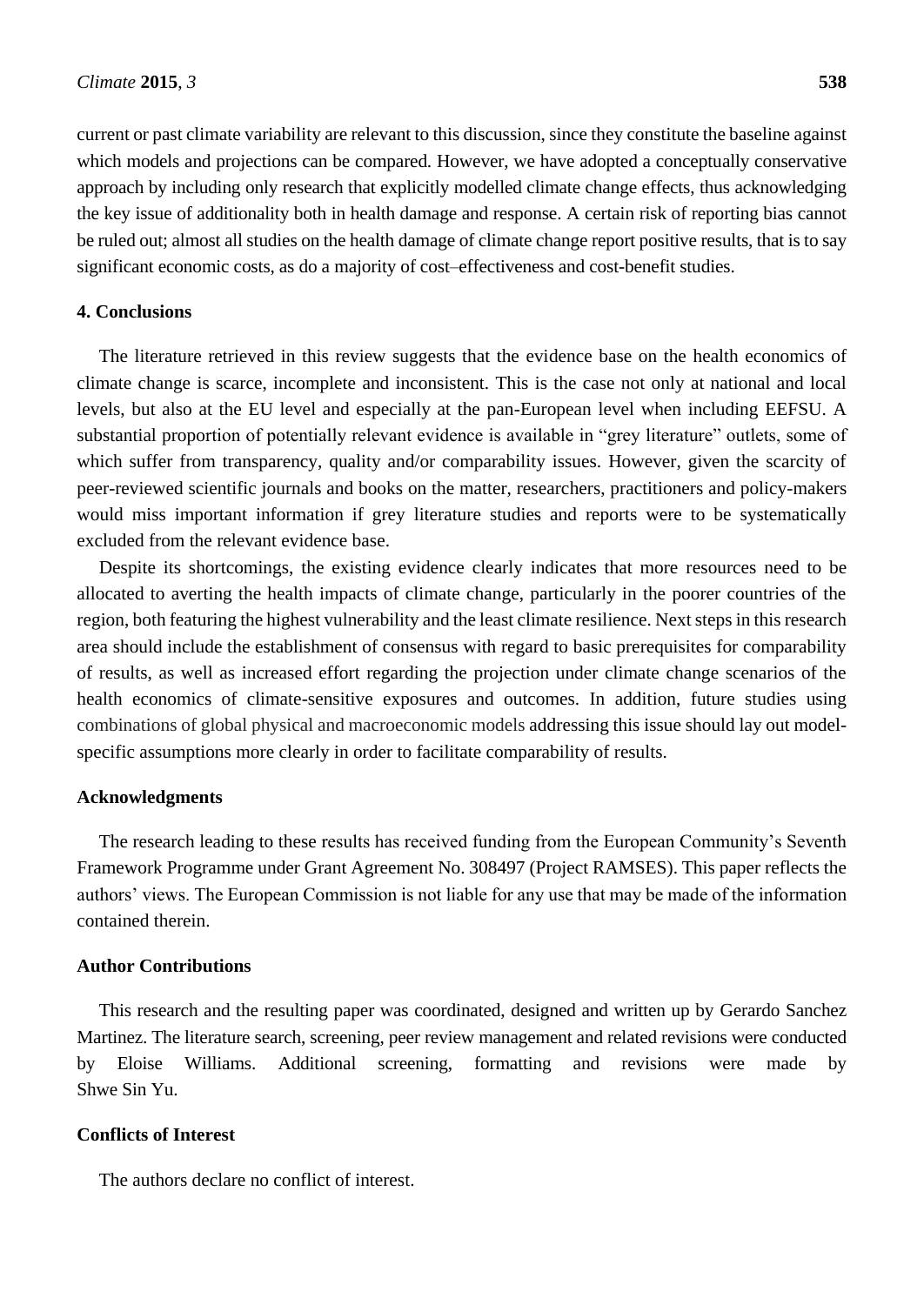# **References**

- 1. World Health Organization (WHO). *Protecting Health in Europe from Climate Change*; Menne, B., Apfel, F., Kovats, S., Racioppi, F., Eds.; World Health Organization Regional Office for Europe: Copenhagen, Denmark, 2008.
- 2. Smith, K.; Woodward, A.; Campbell-Lendrum, D.; Chadee, D.; Honda, Y.; Liu, Q.; Olwoch, J.; Revich, B.; Sauerborn, R. Human health: Impacts, adaptation, and co-benefits. In *Working Group II Contribution to the IPCC Fifth Assessment Report (AR5), Climate Change 2013: Impacts, Adaptation and Vulnerability*; Intergovernmental Panel on Climate Change: Geneva, Switzerland, 2014; pp. 1–69.
- 3. Markandya, A.; Armstrong, B.G.; Hales, S.; Chiabai, A.; Criqui, P.; Mima, S.; Tonne, C.; Wilkinson, P. Public health benefits of strategies to reduce greenhouse-gas emissions: Low-carbon electricity generation. *Lancet* **2009**, *374*, 2006–2015.
- 4. Rafaj, P.; Schöpp, W.; Russ, P.; Heyes, C.; Amann, M. Co-benefits of post-2012 global climate mitigation policies. *Mitig. Adapt. Strateg. Glob. Chang.* **2012**, *18*, 801–824.
- 5. World Health Organization (WHO). *Health in the Green Economy: Co-Benefits to Health of Climate Change Mitigation, Health Care Facilities, Preliminary Findings—Initial Review*; World Health Organization: Geneva, Switzerland, 2010.
- 6. West, J.J.; Fiore, A.M.; Horowitz, L.W.; Mauzerall, D.L. Global health benefits of mitigating ozone pollution with methane emission controls. *Proc. Natl. Acad. Sci. USA.* **2006**, *103*, 3988–3993.
- 7. Moher, D.; Liberati, A.; Tetzlaff, J.; Altman, D.G.; Group, T.P. Preferred reporting items for systematic reviews and meta-analyses: The PRISMA Statement. *PLoS Med.* **2009**, *62*, 1006–1012.
- 8. Liberati, A.; Altman, D.G.; Tetzlaff, J.; Mulrow, C.; Gøtzsche, P.C.; Ioannidis, J.P.A.; Clarke, M.; Devereaux, P.J.; Kleijnen, J.; Moher, D. The PRISMA statement for reporting systematic reviews and meta-analyses of studies that evaluate health care interventions: Explanation and elaboration. *PLoS Med*. **2009**, doi:10.1371/journal.pmed.1000100.
- 9. Schöpfel, J. Towards a prague definition of grey literature. In Proceedings of Twelfth International Conference on Grey Literature, Prague, Czech Republic, 6–7 December 2010.
- 10. Benzies, K.M.; Premji, S.; Hayden, K.A.; Serrett, K. State-of-the-evidence reviews: Advantages and challenges of including grey literature. *Worldviews Evid. Based Nurs.* **2006**, *3*, 55–61.
- 11. Newbold, E.; Tillett, S. Grey literature at the British Library: Revealing a hidden resource. *Interlend. Doc. Supply.* **2006**, *34*, 70–73.
- 12. Jalali, S.; Wohlin, C. Systematic literature studies: Database searches *vs.* backward snowballing. In Proceedings of the 2012 ACM-IEEE International Symposium on Empirical Software Engineering and Measurement, Lund, Sweden, 20–21 September 2012.
- 13. World Health Orgnaization (WHO). *WHO Guide to Identifying the Economic Consequences of Disease and Injury*; Department of Health Systems Financing, Health Systems and Services: Geneva, Switzerland, 2009.
- 14. Organisation for Economic Co-operation and Development (OECD). *Valuing Lives Saved from Environmental, Transport and Health Policies: A Meta-Analysis of Stated Preference Studies*; OECD: Paris, France, 2010.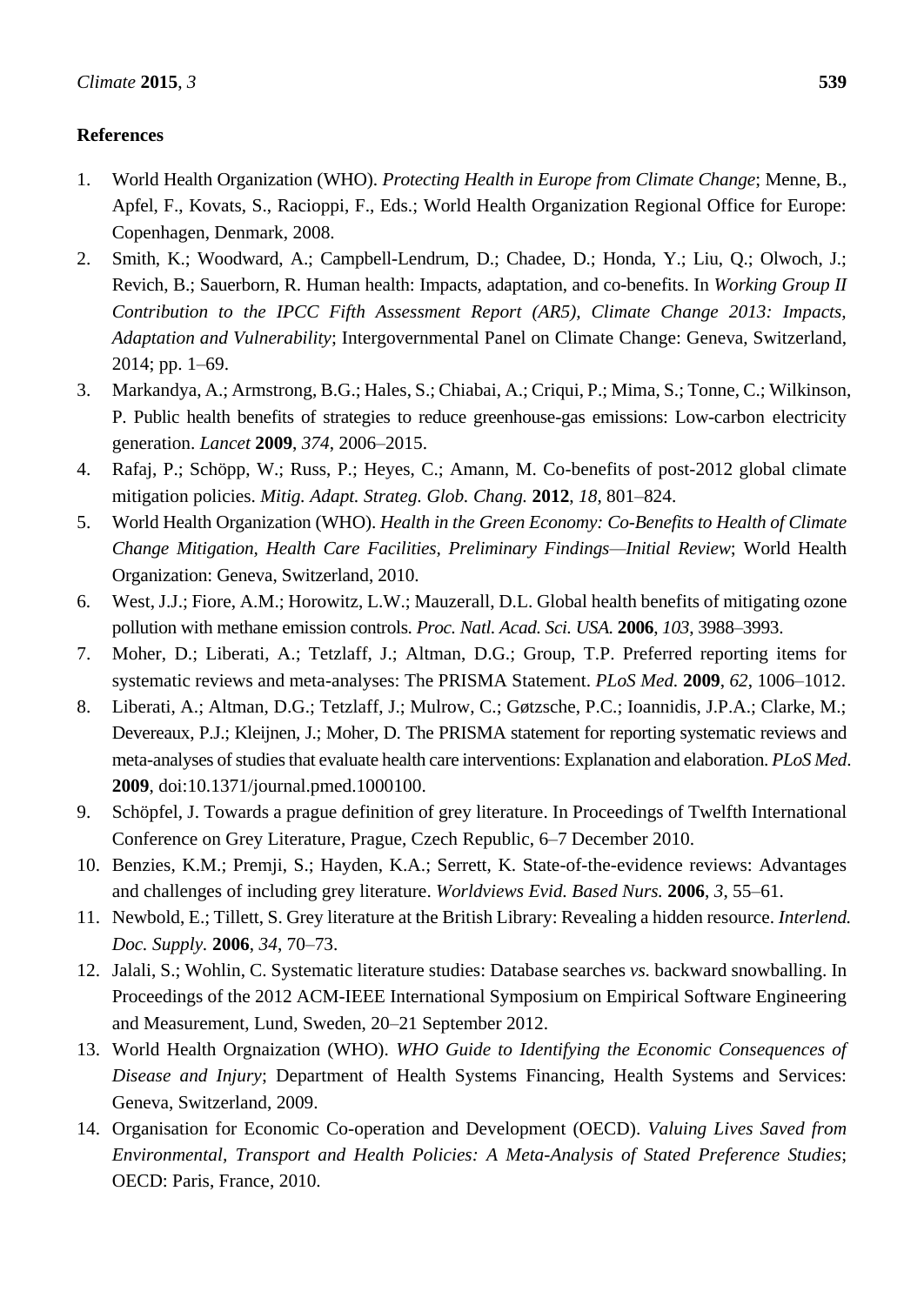- 15. Organisation for Economic Co-operation and Development (OECD). *Mortality Risk Valuation in Environment, Health and Transport Policies*; OECD: Paris, France, 2012.
- 16. Pervin, T.; Gerdtham, U.-G.; Lyttkens, C.H. Societal costs of air pollution-related health hazards: A review of methods and results. *Cost Eff. Resour. Alloc.* **2008**, *6*, 1–19.
- 17. Intergovernmental Panel on Climate Change (IPCC) *Emission Scenarios*; Nakicenovic, N., Swart, R., Eds.; Cambridge University Press: Cambridge, UK, 2000.
- 18. Ciscar, J.C.; Soria, A.; Goodess, C. *Climate Change Impacts in Europe. Final Report of the PESETA Research Project*; European Commission: Brussels, Belgium, 2009.
- 19. Ciscar, J.-C.; Iglesias, A.; Feyen, L.; Szabó, L.; van Regemorter, D.; Amelung, B.; Nicholls, R.; Watkiss, P.; Christensen, O.B.; Dankers, R.; *et al.* Physical and economic consequences of climate change in Europe. *Proc. Natl. Acad. Sci. USA* **2011**, *108*, 2678–2683.
- 20. Watkiss, P.; Horrocks, L.; Pye, S.; Searl, A.; Hunt, A. *Impacts of Climate Change in Human Health in Europe. PESETA-Human Health Study*; Institute for Prospective and Technological Studies, Joint Research Centre: Seville, Spain, 2009.
- 21. Kovats, S.; Lloyd, S.; Hunt, A.; Watkiss, P. *Technical Policy Briefing Note 5: The Impacts and Economic Costs on Health in Europe and the Costs and Benefits of Adaptation, Results of the EC RTD ClimateCost Project*; Watkiss, P., Ed.; Stockholm Environment Institute: Stockholm, Sweden, 2011.
- 22. Kovats, S.; Lachowyz, K.; Armstrong, B.; Hunt, A.; Markandya, A. Chapter 2: Health. In *Task 3 Report. Climate Change Impacts and Adaptation: Cross-Regional Research Programme. Project E—Quantify the Cost of Future Impacts*; Metroeconomica Limited: Bath, UK, 2006.
- 23. Hübler, M.; Klepper, G.; Peterson, S. Costs of climate change. *Ecol. Econ.* **2008**, *68*, 381–393.
- 24. Richter, R.; Berger, U.E.; Dullinger, S.; Essl, F.; Leitner, M.; Smith, M.; Vogl, G. Spread of invasive ragweed: Climate change, management and how to reduce allergy costs. *J. Appl. Ecol.* **2013**, *50*, 1422–1430.
- 25. Bosello, F.; Roson, R.; Tol, R.S.J. Economy-wide estimates of the implications of climate change: Human health. *Ecol. Econ.* **2006**, *58*, 579–591.
- 26. Selin, N.E.; Wu, S.; Nam, K.M.; Reilly, J.M.; Paltsev, S.; Prinn, R.G.; Webster, M.D. Global health and economic impacts of future ozone pollution. *Environ. Res. Lett.* **2009**, *4*, 044014.
- 27. Ciscar, J.; Feyen, L.; Lavalle, C.; Soria, A.; Raes, F. *Climate Impacts in Europe. The JRC PESETA II Project. JRC Scientific and Policy Reports*; Institute for Prospective and Technological Studies, Joint Research Centre, European Commission: Luxembourg, Luxembourg, 2014.
- 28. Tol, R.S.J. Climate, development and malaria: An application of FUND. *Clim. Change* **2008**, *88*, 21–34.
- 29. Tol, R.S.J.; Estrada, F. *Estimating the Global Impacts of Climate Variability and Change During the 20th Century*; Department of Economics, University of Sussex: Brighton, UK, 2013.
- 30. Ebi, K.L. Adaptation costs for climate change-related cases of diarrhoeal disease, malnutrition, and malaria in 2030. *Global. Health* **2008**, *4*, doi:10.1186/1744-8603-4-9.
- 31. World Health Orgnaization (WHO). Quantifying Environmental Health Impacts. Country Groupings. Subregional Country Groupings for the Global Assessment of Disease Burden. Available online: http://www.who.int/quantifying\_ehimpacts/global/ebdcountgroup/en/ (accessed on 7 June 2015).